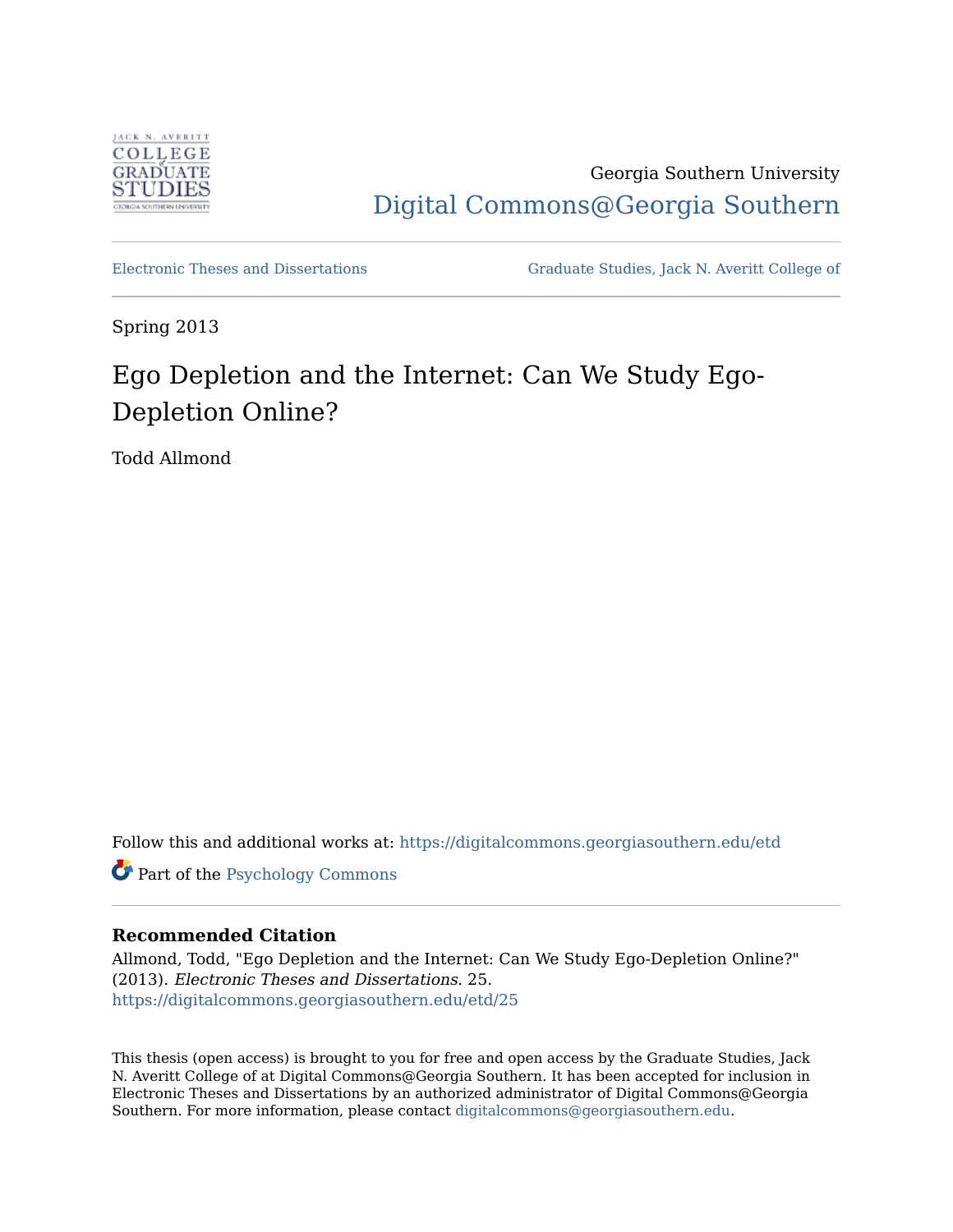### EGO DEPLETION AND THE INTERNET: CAN WE STUDY EGO-DEPLETION ONLINE?

by

#### TODD ALLMOND

#### (Under the Direction of Janie H. Wilson)

#### ABSTRACT

Exercising self-control depletes a finite resource of energy and reduces the ability to control behavior on subsequent tasks. Baumeister and others refer to the attenuation of self-regulation as ego depletion. Recent research has successfully utilized computerbased depletion manipulations and measures. Previous research has focused on depletion tasks and measures in a laboratory setting, but no known research has extended egodepletion research to the online environment. The present study attempted to manipulate and measure ego-depletion through an online medium. We hypothesized that participants in the online experimental condition would perform significantly worse on two measures of depletion than participants in the depletion control or empty control condition. Further, we examined the potential for an order effect of depletion measures. Despite using research-supported manipulations and measures of ego-depletion, we found no evidence of depleted states in participants who were randomly assigned to the experimental condition. Further, our results did indicate a main effect of dependent-variable order. In this experiment, completing the first dependent variable did have a significant impact on performance during the second dependent variable.

INDEX WORDS: Ego depletion, Online medium, Self-Control

1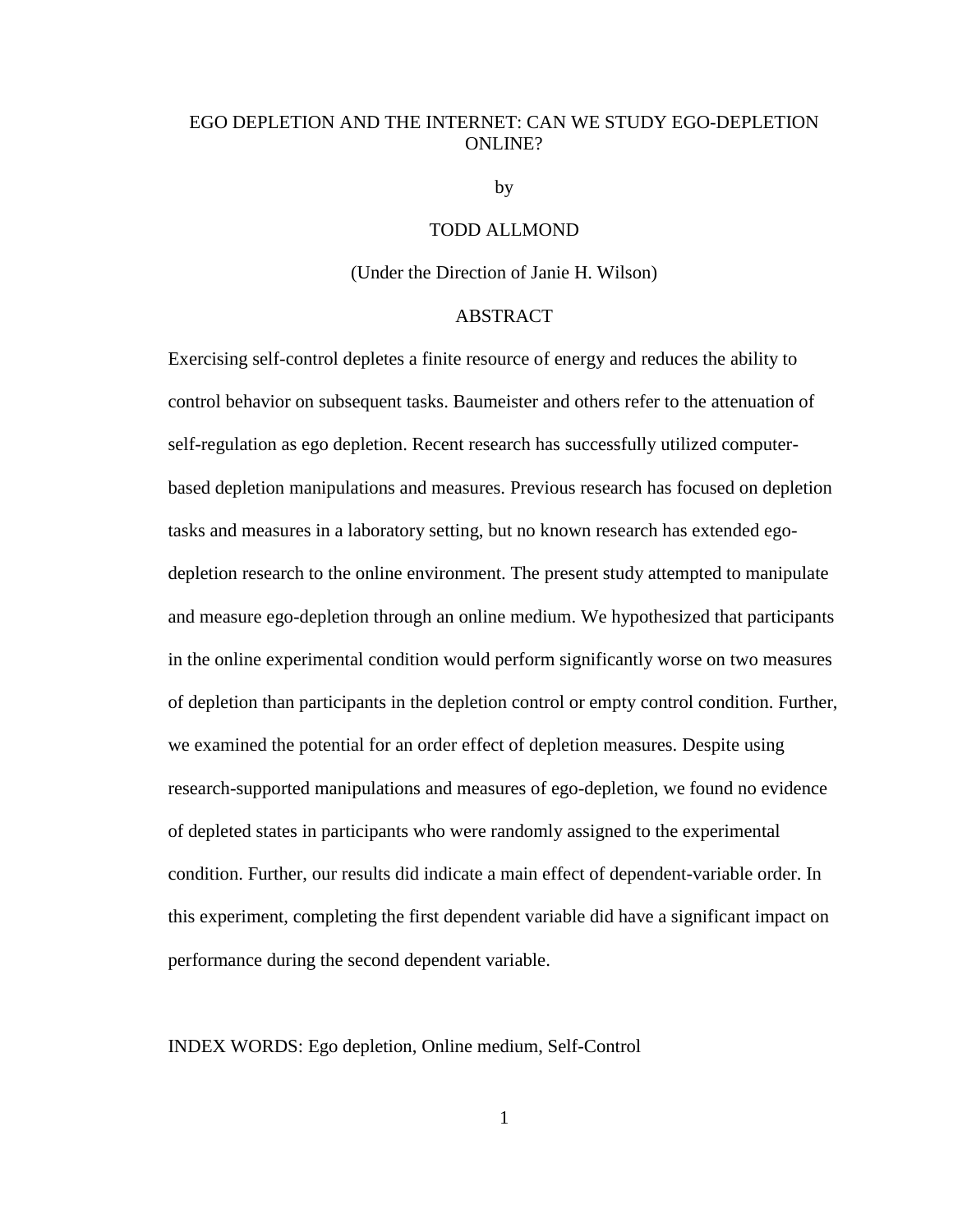### EGO DEPLETION AND THE INTERNET: CAN WE STUDY EGO-DEPLETION

### ONLINE?

by

### TODD ALLMOND

B.A., Armstrong Atlantic State University, 2007

A Thesis Submitted to the Graduate Faculty of Georgia Southern University in Partial

Fulfillment of the Requirements for the Degree

MASTER OF SCIENCE

STATESBORO, GEORGIA

2013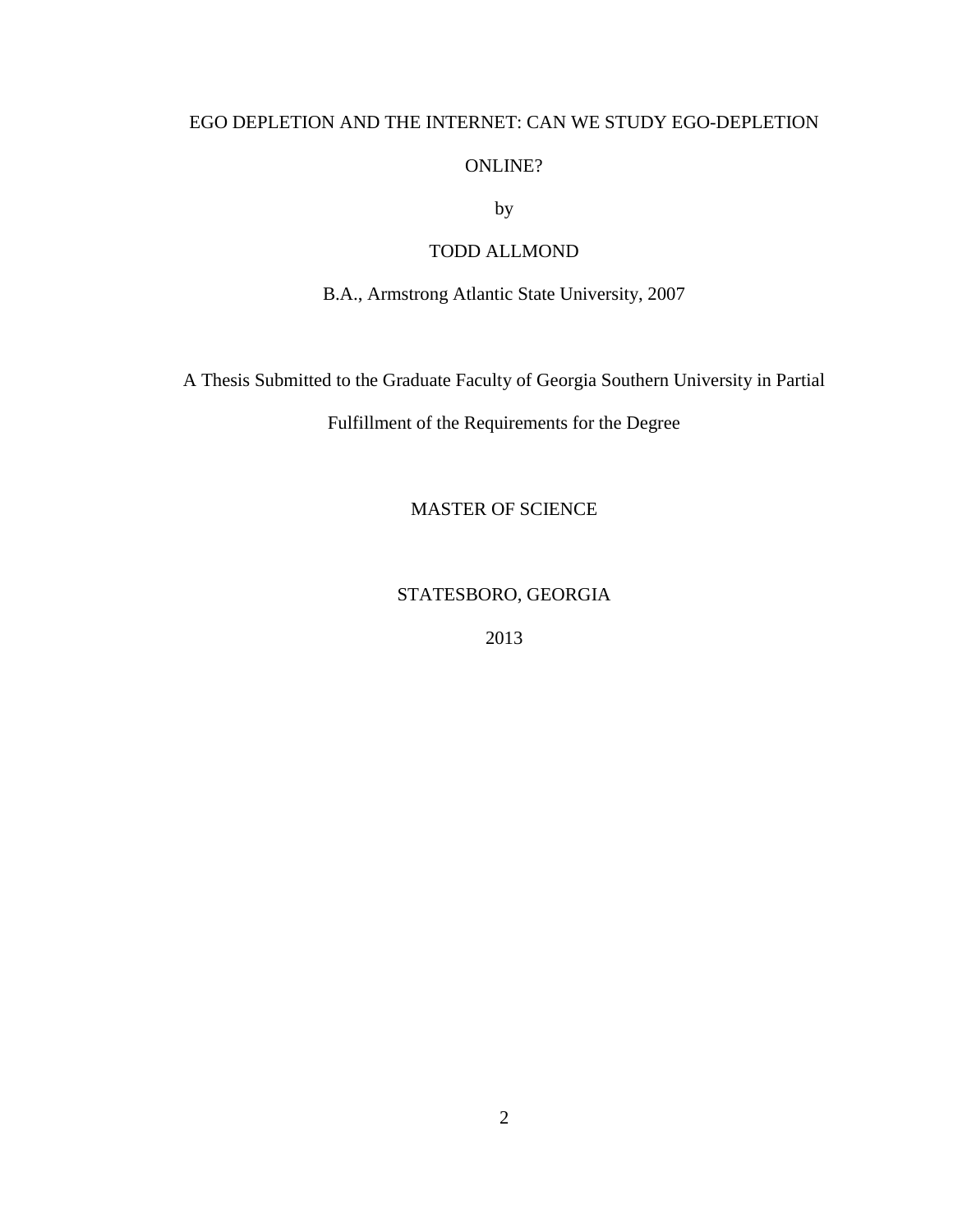© 2013

## TODD ALLMOND

## All Rights Reserved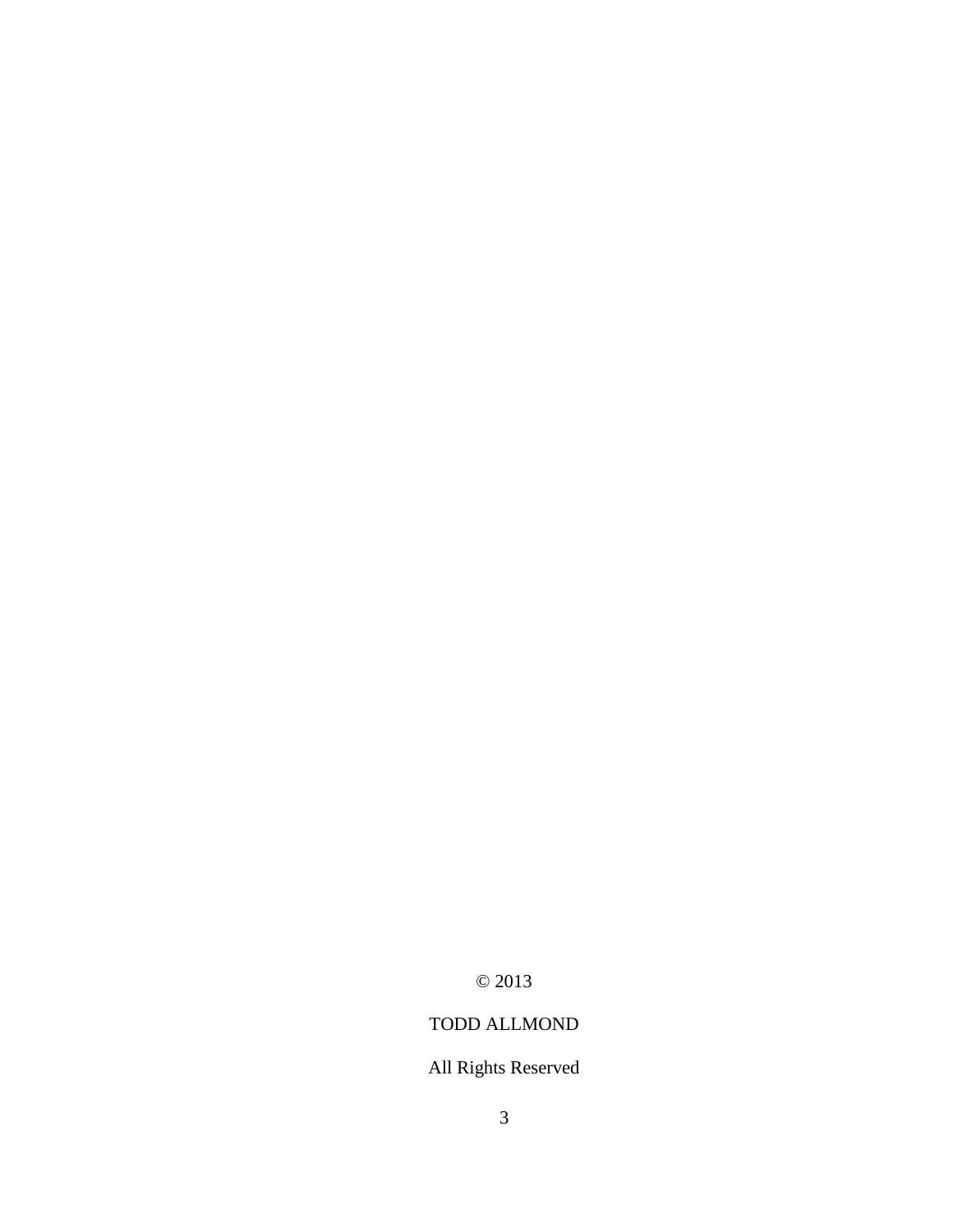### EGO DEPLETION AND THE INTERNET: CAN WE STUDY EGO-DEPLETION

ONLINE?

by

### TODD ALLMOND

 Major Professor: Janie Wilson Committee: Bradley Sturz Jeff Klibert

Electronic Version Approved: May 2013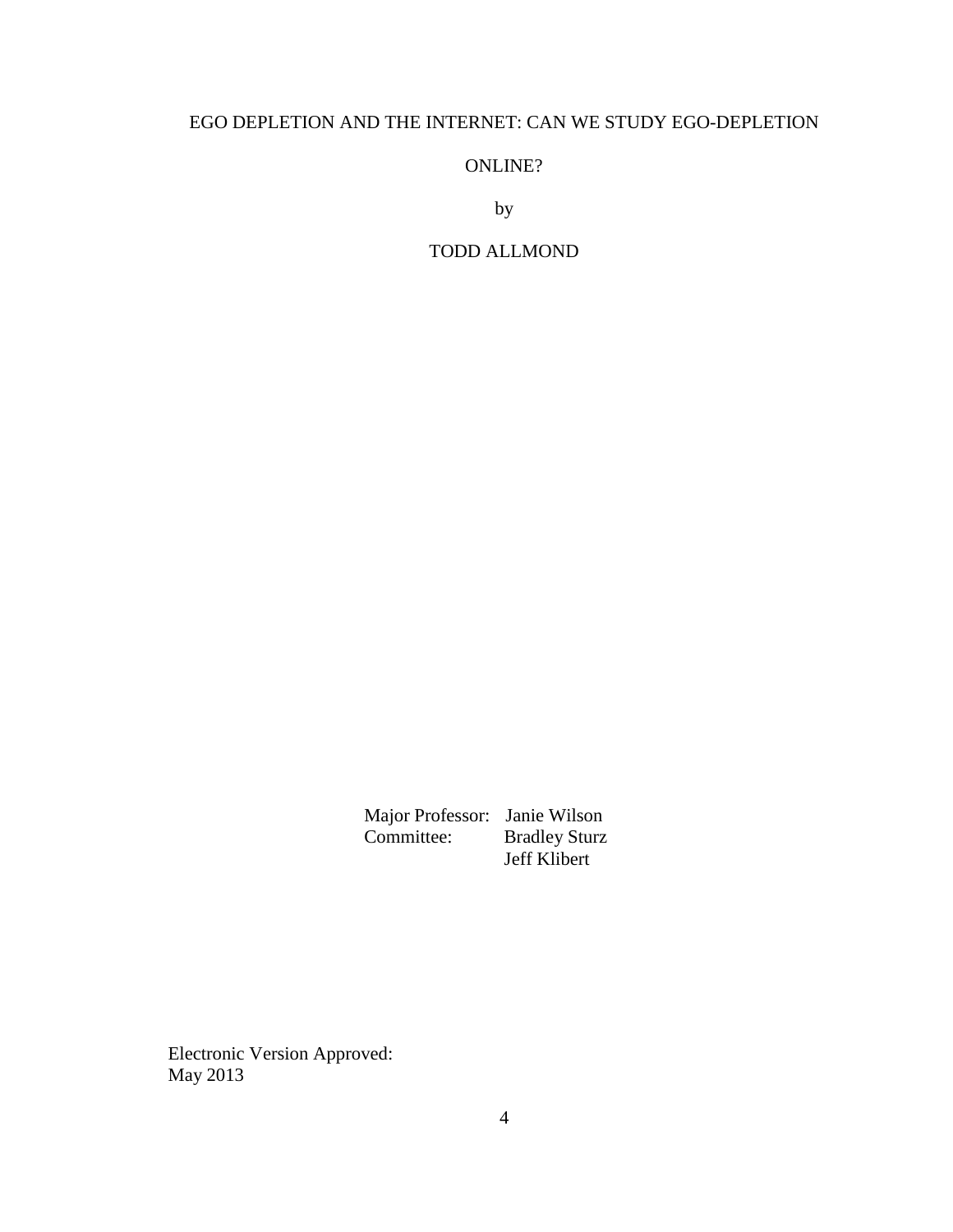### DEDICATION

I would like to dedicate this book to my family, and most importantly, my wife Stacie Allmond. Thank you for all of your support during this adventure. I would not be who I am today without you.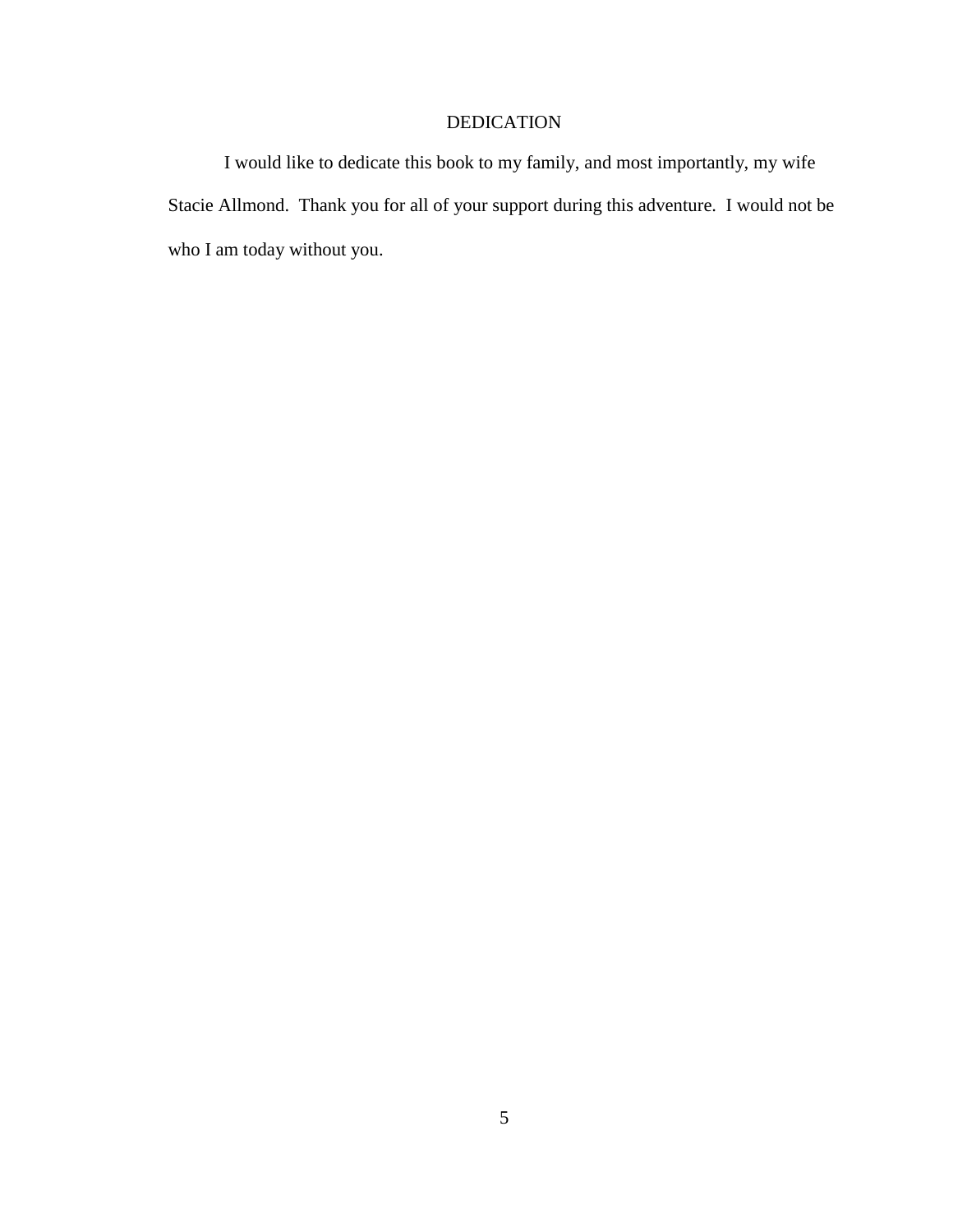#### ACKNOWLEDGMENTS

I would first like to thank Dr. Janie Wilson for her support and encouragement over the past two years. You have been a great advisor and great friend these past two years. You are the rare professor that every graduate student hopes for but seldom get the opportunity to work with. One couldn't ask for a better mentor/friend. I would also like to thank Dr. Bradley Sturz. You are a great teacher and mentor and have guided me along my path since my undergraduate work. I greatly appreciate all of your guidance these past few years. I would also like to thank Dr. Jeff Klibert. Your advice in my research opened me to a new field that helped change the direction of my research and future career goals. Thank you all for all your support.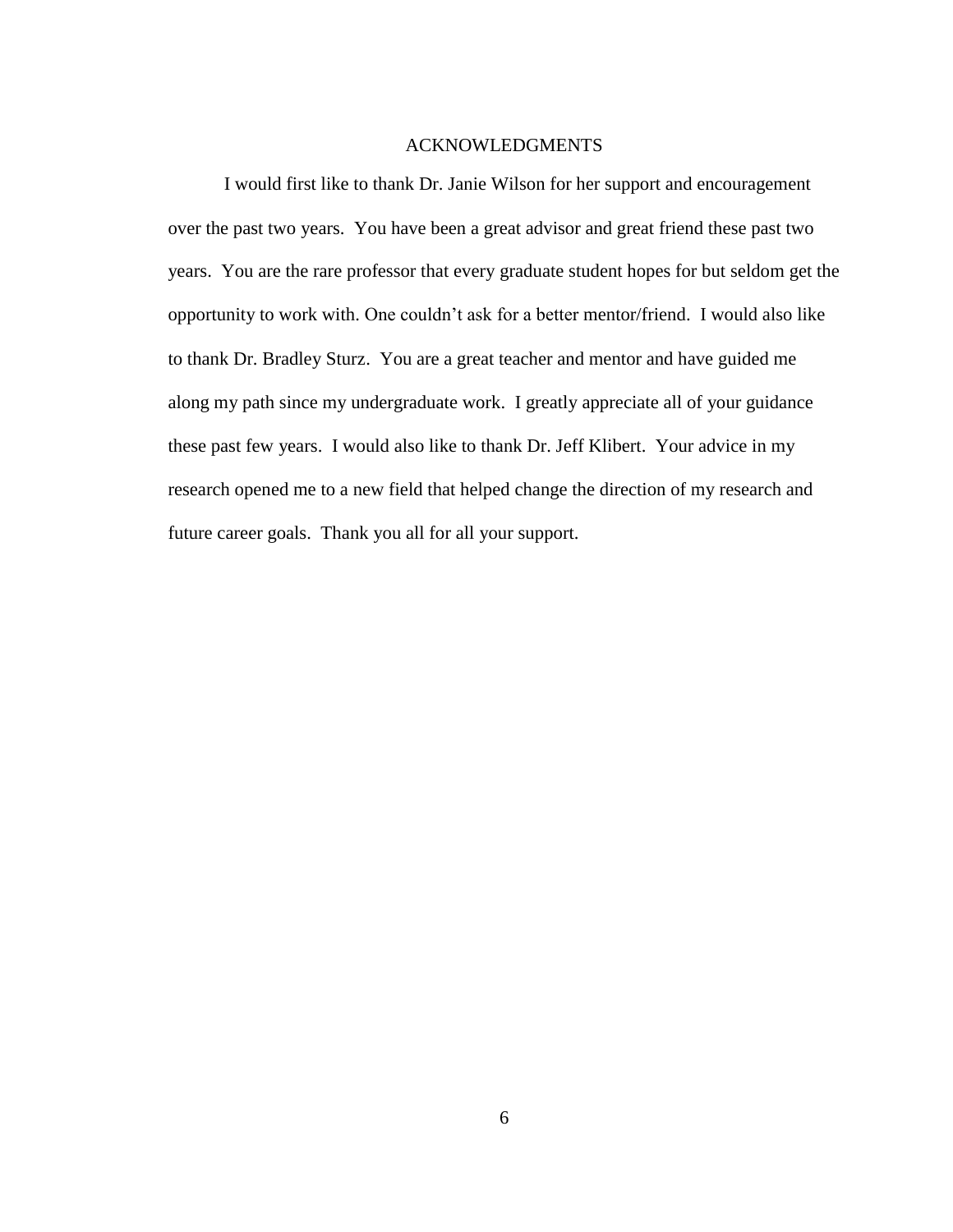| <b>CHAPTER</b>                                            |     |
|-----------------------------------------------------------|-----|
|                                                           |     |
|                                                           |     |
|                                                           |     |
| Emotional and Cognitive Self-Control and Ego Depletion 14 |     |
|                                                           |     |
|                                                           |     |
|                                                           |     |
|                                                           |     |
|                                                           |     |
|                                                           |     |
|                                                           |     |
|                                                           |     |
|                                                           |     |
|                                                           |     |
| <b>3 RESULTS</b>                                          | .27 |
|                                                           |     |
|                                                           |     |
|                                                           |     |
|                                                           |     |
|                                                           |     |

### TABLE OF CONTENTS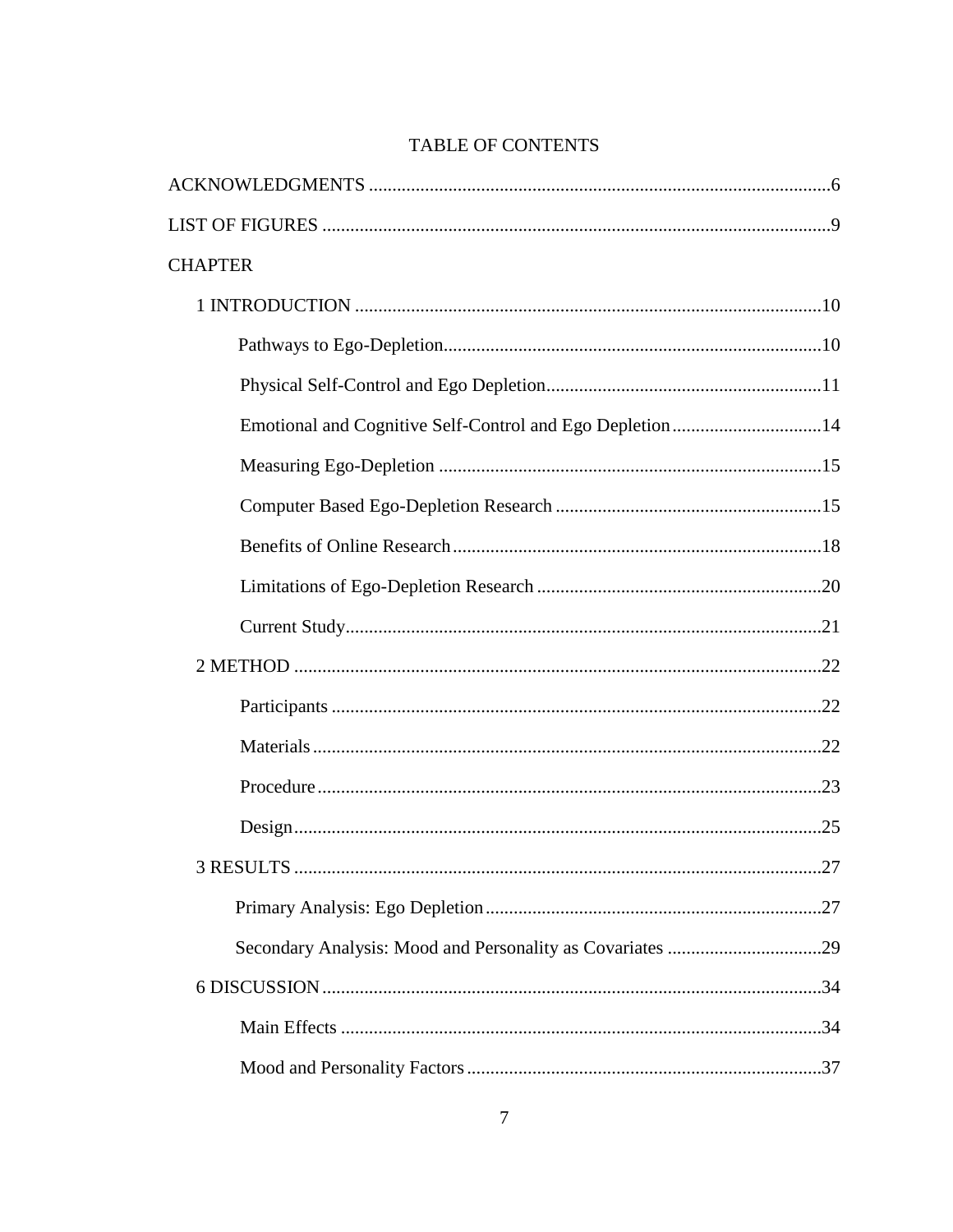| <b>APPENDICES</b>                              |  |
|------------------------------------------------|--|
| A THE BRIEF INTROSPECTION MOOD SCALE (BRIM) 44 |  |
|                                                |  |
|                                                |  |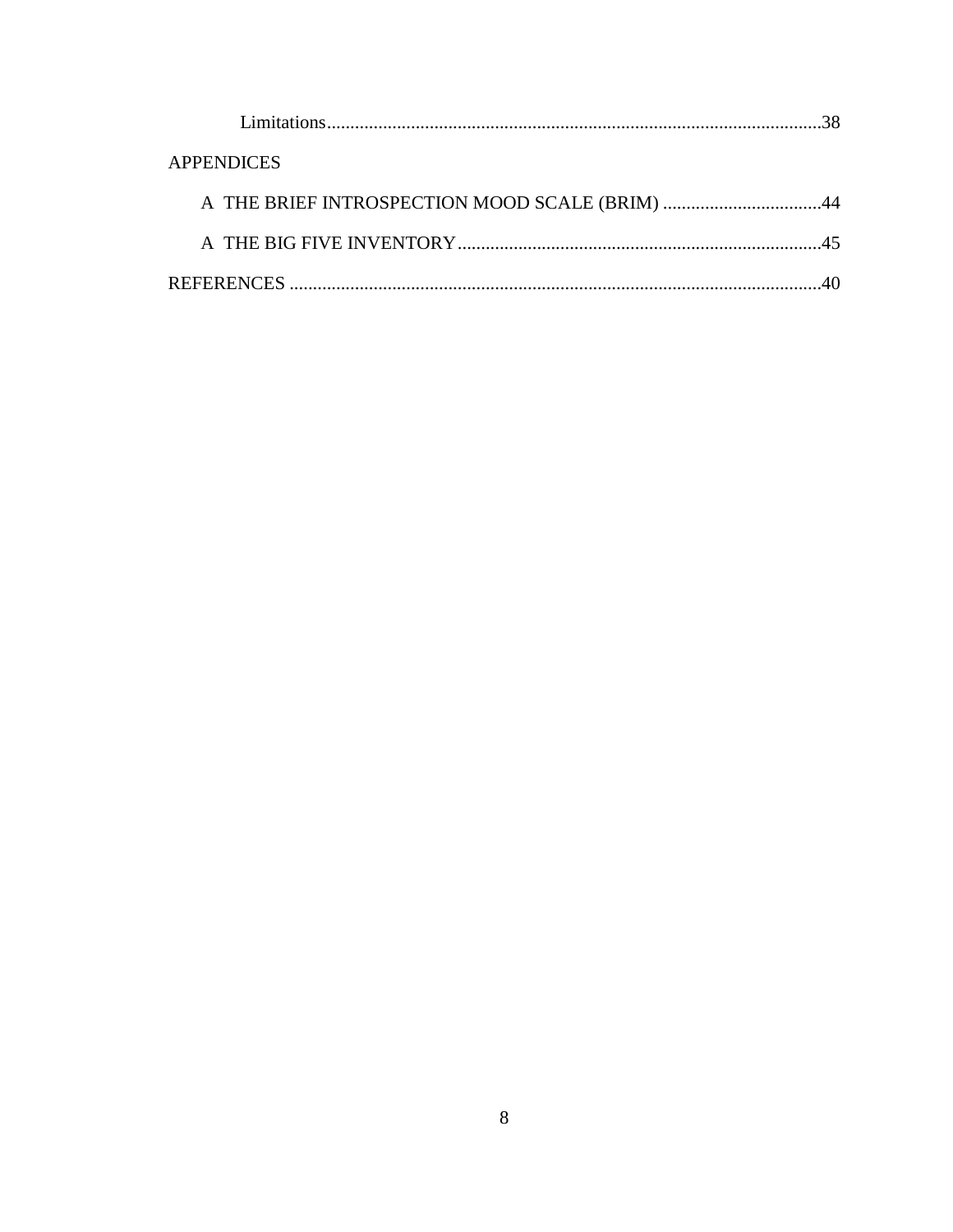### LIST OF FIGURES

| Figure 1: Mean number of characters produced and mean time (in seconds) spent                |  |
|----------------------------------------------------------------------------------------------|--|
| Figure 2: Mean number of words produced and mean time (in seconds) spent producing           |  |
| Figure 3: Mean number of words typed that begin with the letters 'p', 't', 's', 'l', or 'n', |  |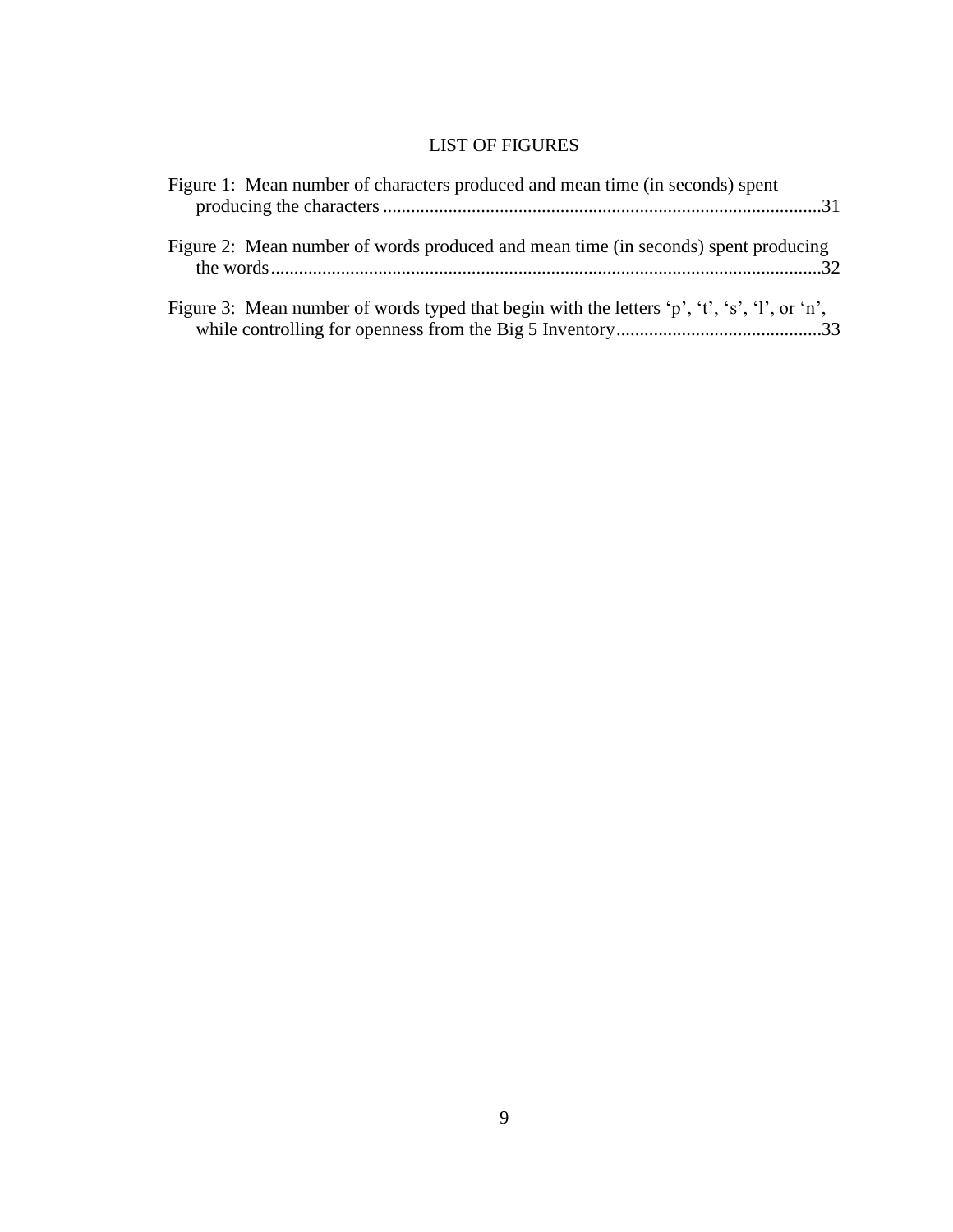#### CHAPTER 1

#### **INTRODUCTION**

The body contains a source of energy that individuals use to accomplish tasks (Baumeister, Bataslavsky, Muraven, & Tice, 1998). This internal source is a limited store of energy that can show measurable signs of depletion based on observable behaviors (Baumeister et al., 1998). One category of affected behaviors is self-regulation (i.e., selfcontrol), an effort by people to alter emotions, thoughts, and actions in accordance with their desires. Self-regulation involves the purposeful effort of resisting undesired impulses and persisting with desirable behaviors. Ego depletion can have a significant impact on self-regulation, reducing an individual's ability to monitor and reduce maladaptive behaviors.

#### **Pathways to Ego-Depletion**

Self-control can be understood through effortful attention. By focusing attention, people dictate which stimuli in an environment they consciously process and which ones they consciously ignore (Schmeichel, 2006). Schmeichel found that participants who exercised self-control over attention performed significantly worse on a working-memory measure. Because working memory requires effort, Schmeichel showed depletion in energy reserves when one effortful task followed another. The same outcome was found with various types of self-control. Whether controlling visual attention or personal facial expressions, people demonstrated a reduction in working memory. With each act of selfcontrol, cognitive resources deplete (ego depletion) and impair further acts of self-control and attentional control (i.e., lower performance on working-memory measures).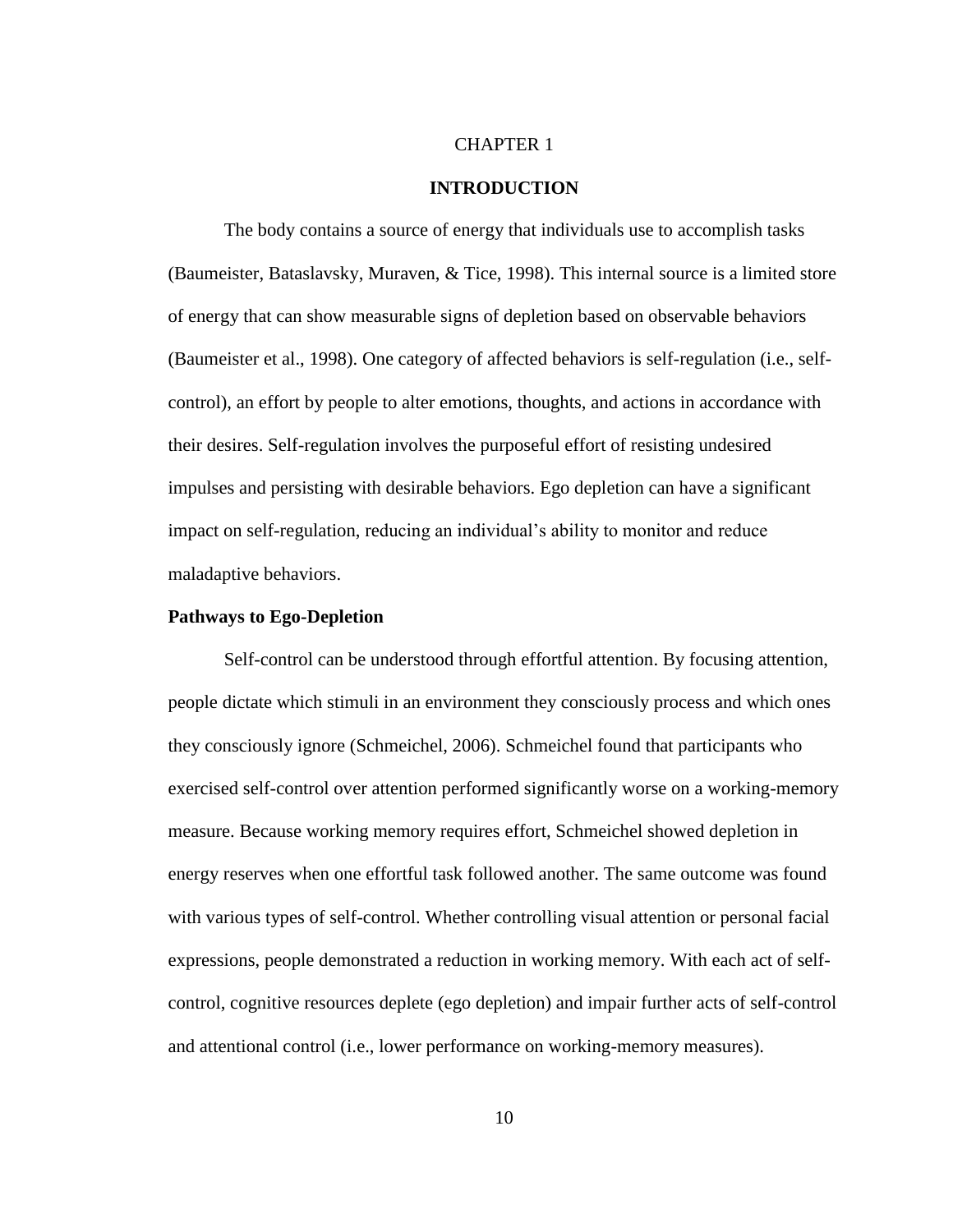Therefore, the ability to control attention changes over time because it depends on an internal resource that becomes depleted both by acts of self-regulation and self-control (Schmeichel, 2007).

If self-control indeed requires effort and draws from a finite well of energy, use of self-control should also relate to levels of glucose. The human brain heavily relies on glucose as a primary source of energy for functioning (Gailliot et al., 2007). Therefore we would expect self-control and glucose to be positively related. That is, low glucose should correlate with low self-control. Indeed, after performing a depleting task, low glucose preceded significantly poorer performance on a subsequent measure of selfcontrol for depleted individuals than non-depleted individuals (Gailliot et al., 2007). Additionally, participants given a glucose drink after a difficult cognitive task showed reduced or eliminated self-control decrements compared with changes found in participants given a placebo drink (Gailliot et al., 2007). In sum, glucose appears positively related with self-control.

As we can see from the prior examples, research demonstrating the roles of working memory and glucose in ego-depletion provides both cognitive and physiological mechanisms that contribute to a depleted state. Ego depletion does not simply describe an abstract theory of a mysterious energy reserve that has an unknown impact on selfcontrol behavior. Physical drain and cognitive depletion have been qualified.

#### **Physical Self-Control and Ego depletion**

Various forms of self-control have been used to induce depletion. For example, resisting the urge to eat chocolate for five minutes resulted in ego depletion and led individuals to spend significantly less time attempting a difficult cognitive task than non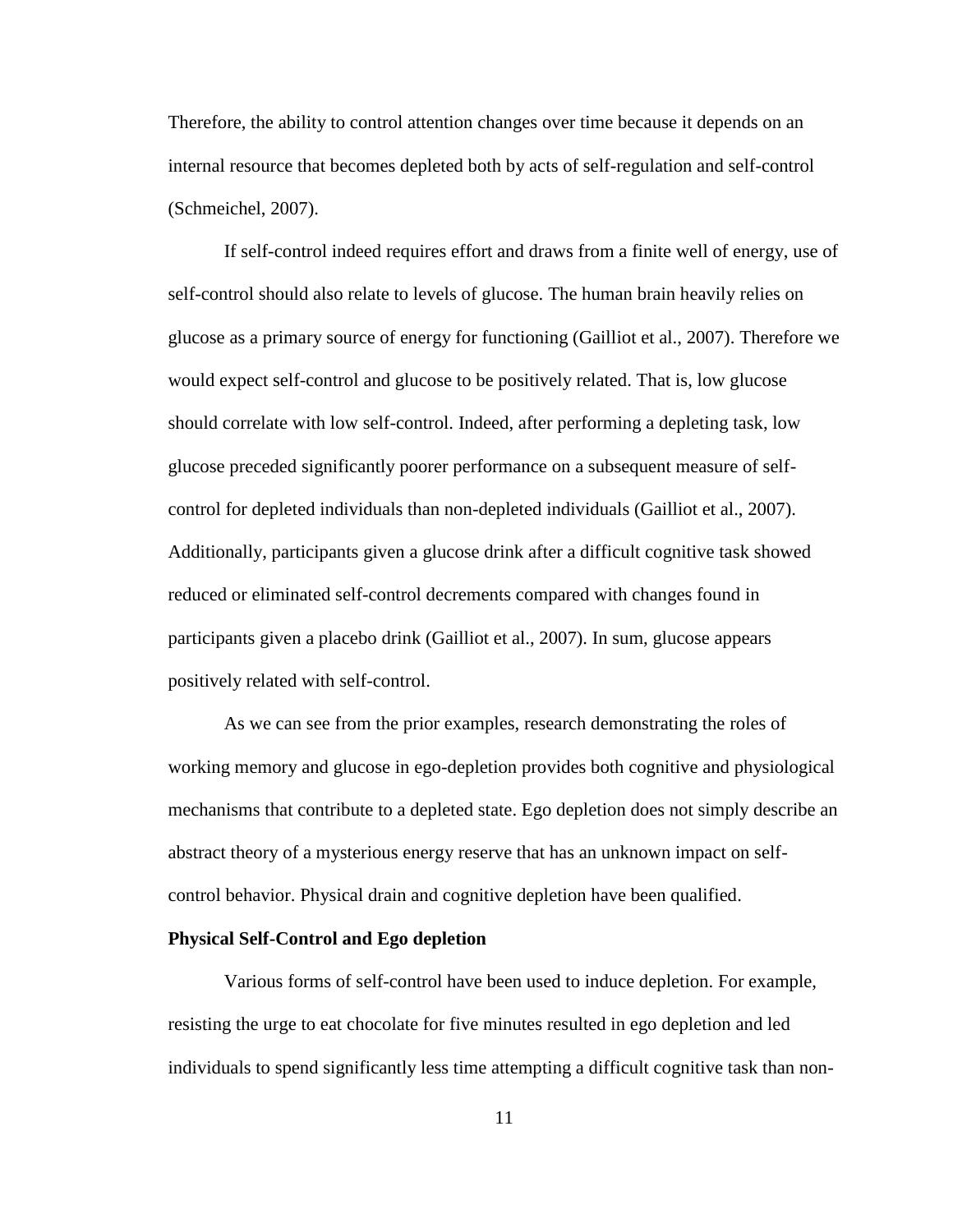depleted individuals (Baumeister et al., 1998). All participants were asked to skip a meal before beginning the experiment. Participants were assigned to a radish (control) condition or a chocolate (experimental) condition. After being instructed to resist eating the assigned food for five minutes, all participants attempted an impossible puzzle task. Participants attempted to successfully trace a geometric shape that could not be traced without lifting a pencil/pen from the paper. Physically resisting the urge to eat a desirable food (i.e., chocolate) while hungry led to a depleted state. Ego-depleted participants quit the puzzle task significantly quicker than non-depleted participants.

Similarly, Stucke and Baumeister (2006) used hunger and restriction of eating to induce depletion. All participants were instructed not to eat three hours before the experiment. In the laboratory, one group was instructed to eat as many cookies, chocolate, and cake as they wanted while working on a creativity task. Participants in the ego-depletion condition were told to physically resist eating the same food while completing the creativity task. Similar to Baumeister and colleagues (1998), participants in the ego-depletion condition exhibited significantly less self-control on a subsequent measure. Specifically, participants gave significantly harsher job evaluations of a researcher, demonstrating less self-control to inhibit aggressive impulses than participants in the control condition.

Physical self-control and depleted states are not limited to physically resisting certain desired activities. Exerting physical self-control for as long as possible can also lead to a depleted state. Alberts et al. (2008) had all participants hold a 1.5 kg weight in their hand with the 90 degree angle from arm to torso for as long as possible. After completing the first physical task, participants completed the same task for a second time

12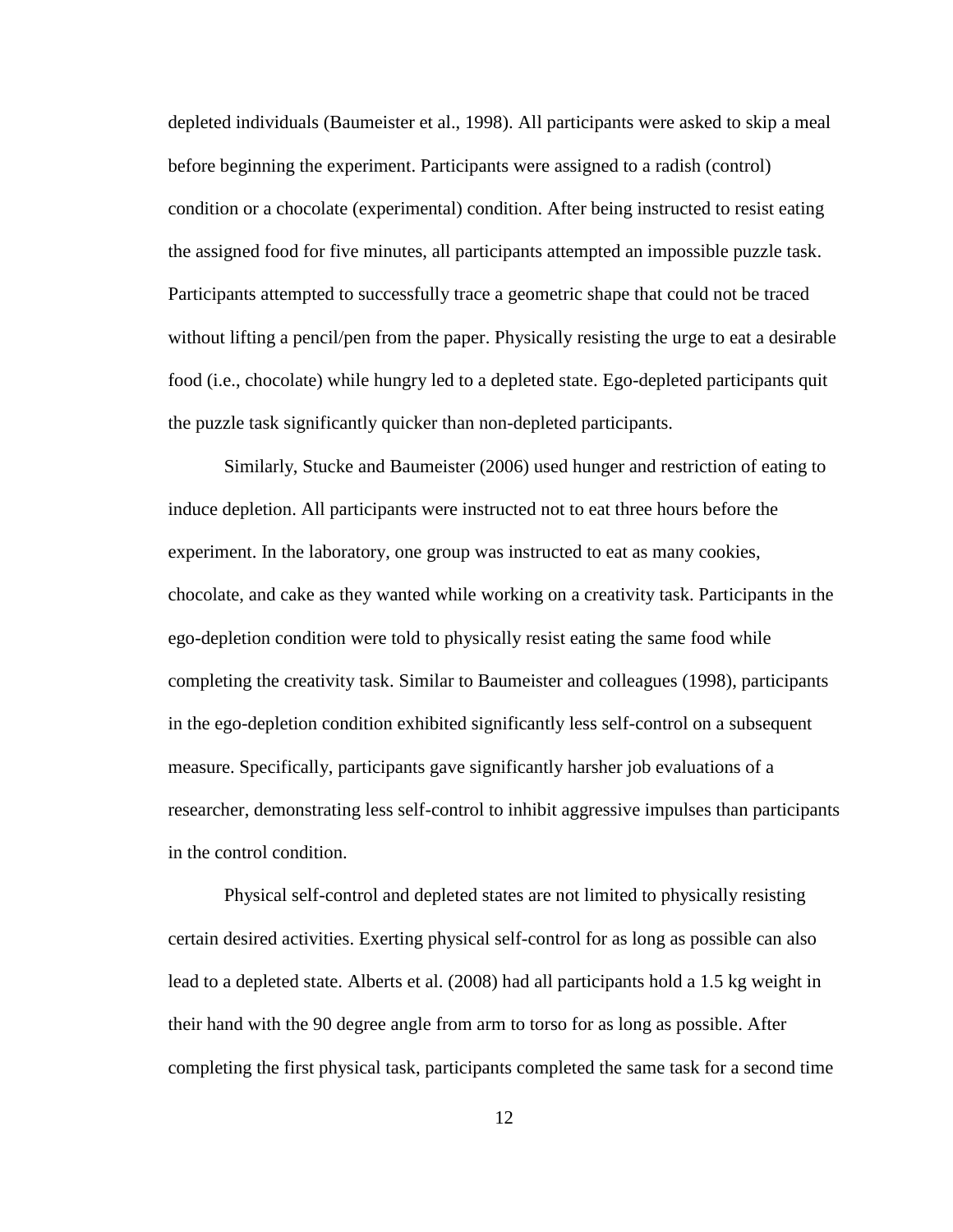but were randomly assigned to concentrate on holding the weight and the sensation in their arm or were assigned to a cognitive distraction task while holding the weight. After completing the second physical task, participants repeated the physical task again (i.e., replication of task 1). In all three physical tasks, latency was recorded from bringing the weight to the 90-degree angle and the participant ceasing the physical task. A latency difference was calculated between the first and third physical task to use as the dependent variable. Participants assigned to the sensation-focus condition held the weight aloft for a significantly shorter duration than participants in the distraction condition. In this case, focusing on physical self-control induced depletion, but being distracted from the physical task did not result in the same level of depletion.

Other methods of manipulation have combined both cognitive and physical selfcontrol to induce depletion. Dorris, Power, and Kennefick (2012) tested professional rugby and soccer players to see if a state of ego depletion would significantly impact automated exercise behavior that does not require as much self-control. Exercise behavior that is extensively practiced is classified as automated behavior, which is effortless and needs little attentional capacity (Yarrow, Brown, & Krakauer, 2009). Automatic behavior requires less conscious self-control and therefore should be less impacted by a depleted state. All participants had to balance a leveling stick while counting down from 1000. In the control condition, participants counted down from 1000 by multiples of 5. In the egodepletion condition, athletes counted down from 1000 by multiples of 7. Although both exercise behaviors were highly practiced and automatic, participants performed significantly fewer press-ups or sit-ups after counting down by 7 (high-difficult cognitive task) than after counting down by 5 (low-difficult cognitive task).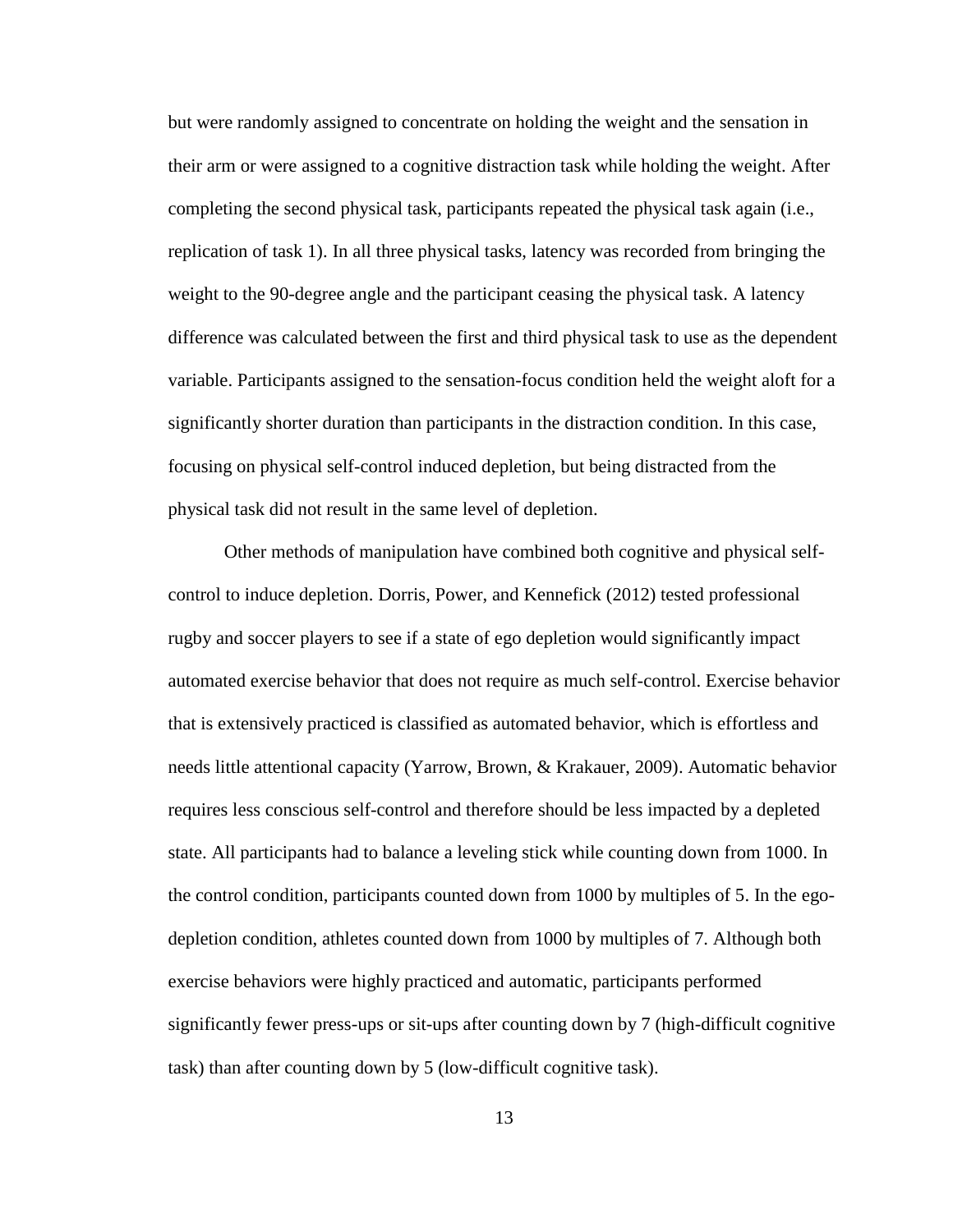#### **Emotional and Cognitive Self-Control and Ego Depletion**

Inducing a depleted state is not limited to exerting physical self-control. Exerting emotional and cognitive self-control also leads to a depleted state. Baumeister and colleagues (1998) assigned all participants to watch a 10-minute clip of a movie. Half of the participants were randomly assigned to suppress all expression of emotions during the movie, while the other half were told to let their emotions flow during the movie. The two groups were further divided and randomly assigned to watch a funny clip involving Robin Williams or a sad clip involving a young mother dying of cancer. All participants then used 13 sets of letters to unscramble and make English words as a taxing cognitive task. Participants instructed to suppress all emotions in both film conditions performed significantly worse on the unscramble task than participants in the control condition. Suppressing emotions, regardless of the type of emotion, resulted in ego depletion and led to significantly worse performance on a subsequent cognitive task.

Fischer, Greitemeyer, and Frey (2007) manipulated the number of rules for a cognitive task. In experiment 3, each participant was given a typed sheet of paper with a page from a statistics books. Participants in the control condition were instructed to read through and cross out all occurrences of the letter 'e'. Participants in the ego-depletion condition were given several difficult rules to follow throughout the same exercise to determine which occurrences of the letter 'e' to cross out. Participants in the egodepletion condition were significantly less optimistic about their future than participants in the control condition.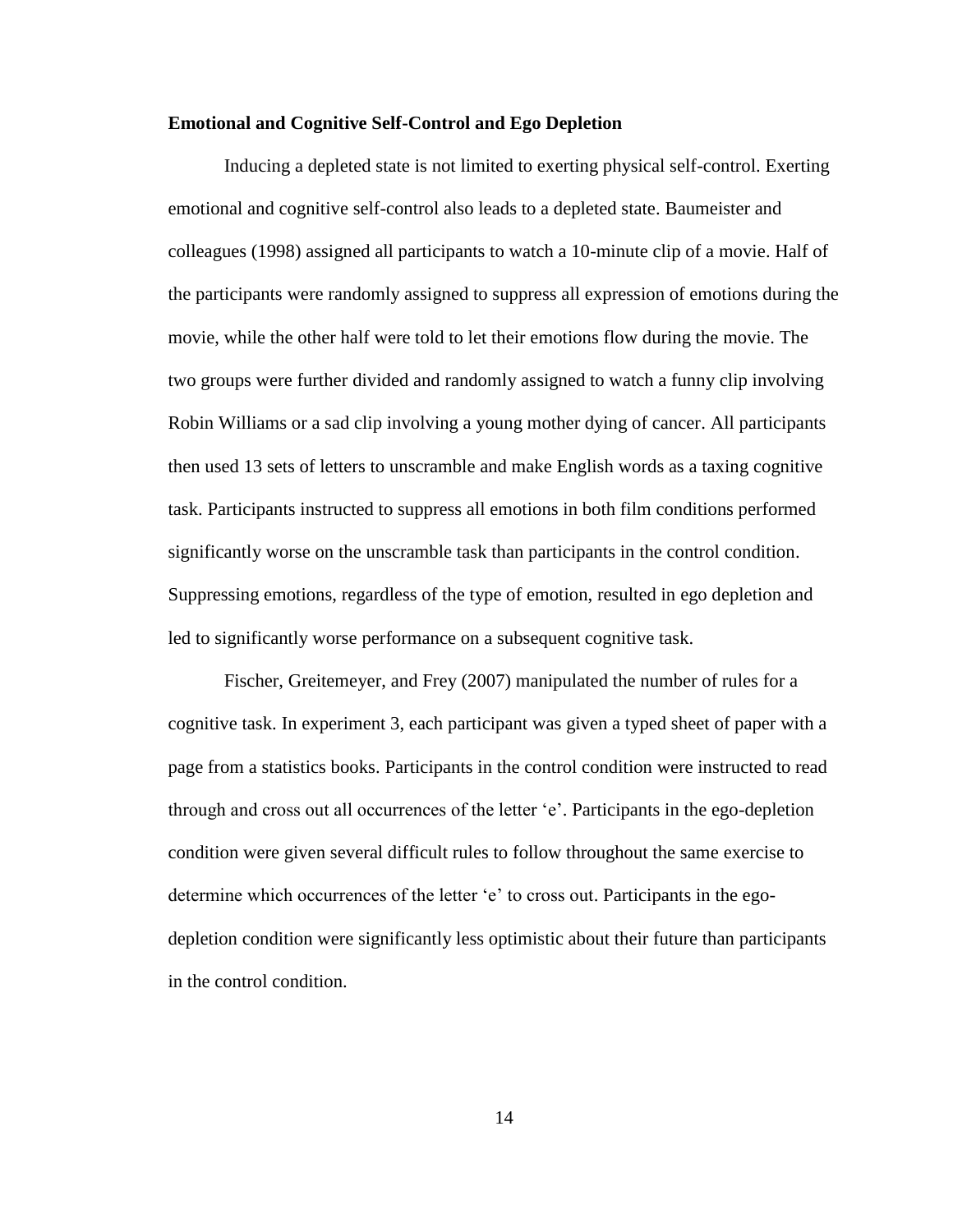#### **Measuring Ego-Depletion**

Just as exerting physical, emotional, and cognitive self-control can lead to a depleted state, they are also used as a way to confirm (measure) a depleted state. The state of ego depletion can be measured through tasks that assess motivation to utilize selfcontrol and self-regulation. Alberts and colleagues (2007) found that depleted individuals spent less time squeezing a handgrip. Similarly, depleted individuals spend less time working on difficult tasks. Baumeister and coworkers (1998) had participants attempt two impossible geometric puzzle tasks. Depleted participants spent significantly less time attempting to solve the puzzles. Additionally, Stucke and Baumeister (2006) found that depleted participants exhibited significantly more aggressive behaviors than non-depleted participants, demonstrating a lessened ability to exert emotional restraint (i.e., selfcontrol). Depleted participants exhibited a lessened ability to exert physical self-control (i.e., squeezing a handgrip), emotional self-control (i.e., control aggression), and cognitive self-control (i.e., attempting to solve an impossible puzzle) in subsequent tasks (Alberts, Martijn, Nievelstein, Jansen, Vries, 2008; Stucke & Baumeister, 2006; Baumeister et al., 1998). Similar to a muscle, performance at self-control suffers as selfcontrol efforts continue without rest (Baumeister, 2002). As the ability to use self-control deteriorates, it becomes more difficult to suppress emotions and behaviors that normally require self-control (i.e., risk or aggressive impulses).

#### **Computer Based Ego-Depletion Research**

Although ego-depletion theory is relatively young, as psychological theories go, it represents a broad experimental topic. Even in a short span of time, ego depletion has been tested in a variety of areas (see literature review above). Multiple studies have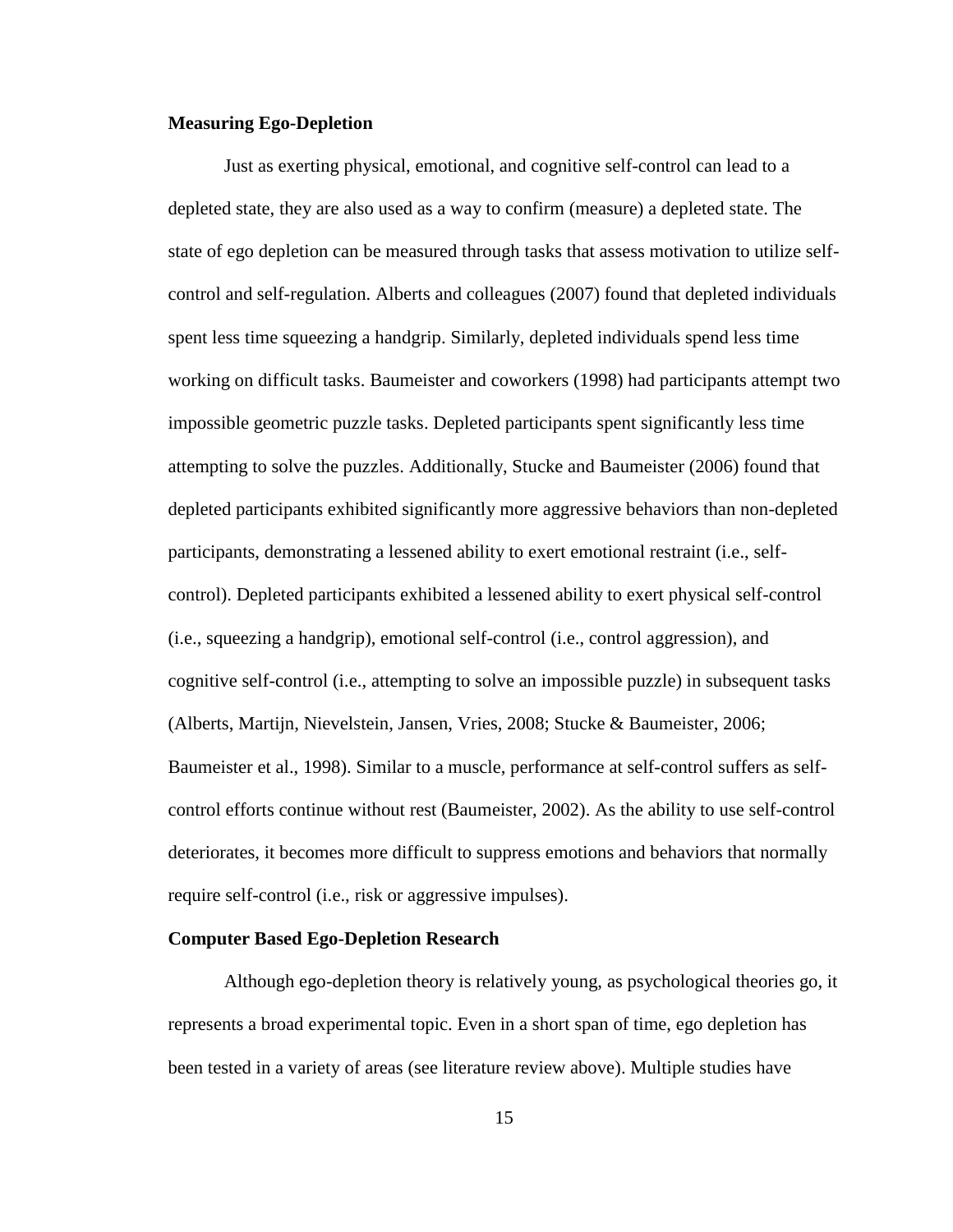shown that regardless of the type of self-control manipulation used, results consistently show poorer performance on a subsequent measure of self-control relative to control conditions with no prior self-control (e.g., Baumeister et al., 1998; Alberts et al., 2007; Alberts et al., 2008; Dorris et al. 2012; Martijn et al., 2007). Additionally, ego-depletion research has demonstrated a range of behaviors (i.e., aggressive behavior, risk behavior, and positive outlook) that were significantly impacted when individuals were in a depleted state (Stucke & Baumeister, 2006; Unger & Stahlberg, 2007; Fischer et al., 2007).

Prior research occurs in a laboratory setting. Participants are depleted in some way (i.e., physical emotional, or cognitive), and their subsequent self-control is measured. The traditional use of a laboratory in ego-depletion studies has been useful but may compromise generalizability of results based on the potential discomfort of participants in that setting. Furthermore, the laboratory setting necessitates the presence of researchers, confederates, or both (Baumeister et al., 1998; Alberts et al., 2007; Alberts et al., 2008; Martijn et al., 2007; Dorris et al. 2012; Stucke & Baumeister, 2006; Unger & Stahlberg, 2007; Fischer et al., 2007), and the presence of others can influence behavior of participants. Experimenter bias, actions by the experimenter that can influence participant response, can significantly impact the data. One solution to experimenter bias is to limit or eliminate the role of the experimenter in the study. An online experiment for ego depletion may offer this type of control.

To move toward computer-based studies, we can examine the paucity of research utilizing the computer in some way. Schmeichel (2007) used a computer-based selfcontrol manipulation, asking people to type a short story on a computer about a recent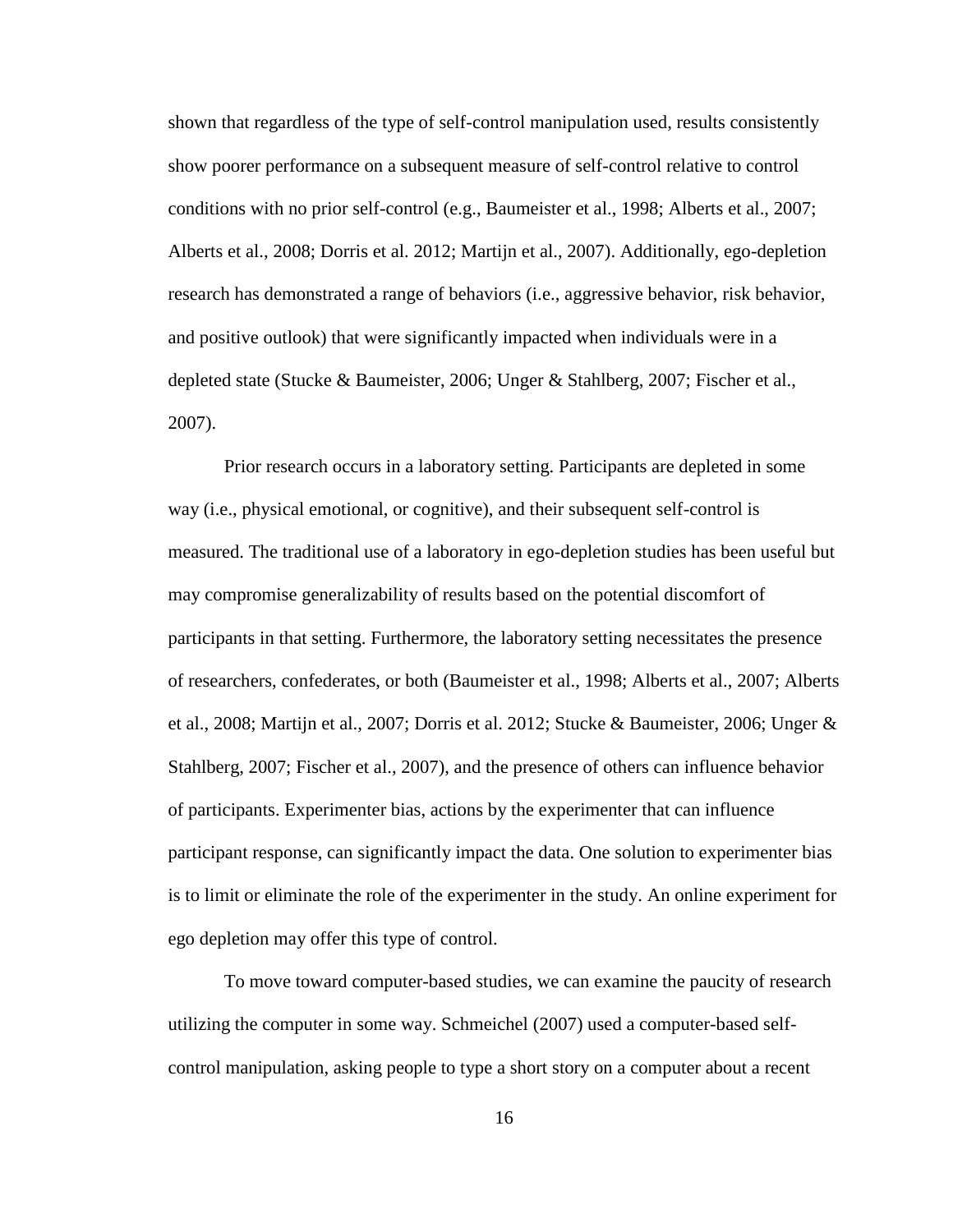trip they had taken. Participants came into a laboratory and were randomly assigned to one of the story conditions. Those in the control condition were only instructed to keep typing until the researcher told them time had expired. Participants in the experimental condition were told they could not type the letters 'a' or 'n' in their story. Having to refrain from typing 'a' or 'n' depleted participants and led to significantly worse performance on a subsequent self-control measure. Specifically, participants who refrained from typing 'a' or 'n' performed significantly worse at recalling strings of digits in reverse order, indicating limited executive function. Using the same story manipulation to induce ego-depletion, Schmeichel and Vohs (2009) found that participants who used self-control (i.e., not typing 'a' or 'n') performed significantly worse on a pain-tolerance measure involving immersing a hand in ice water. That is, ego-depleted participants tolerated less pain than non-depleted individuals. Thus, a computer-based task appears to induce ego-depletion.

A computer-task also has been used to test for ego depletion, offering a computerized dependent variable. Moller, Deci, and Ryan (2006) measured ego depletion by having participants hold down the space bar on a keyboard until they chose to quit the self-control task. Depletion was induced by randomly assigning participants to a controlled-choice or free-choice condition. Participants in the free-choice condition were told it was entirely their choice which side of a "psychology" high-school debate they would argue. Participants in the controlled-choice condition were given a script for one side of the debate labeled "high choice." Participants in the experimental condition held down the spacebar a significantly shorter amount of time than participants in the control condition, confirming previous research that demonstrated acts of volition induce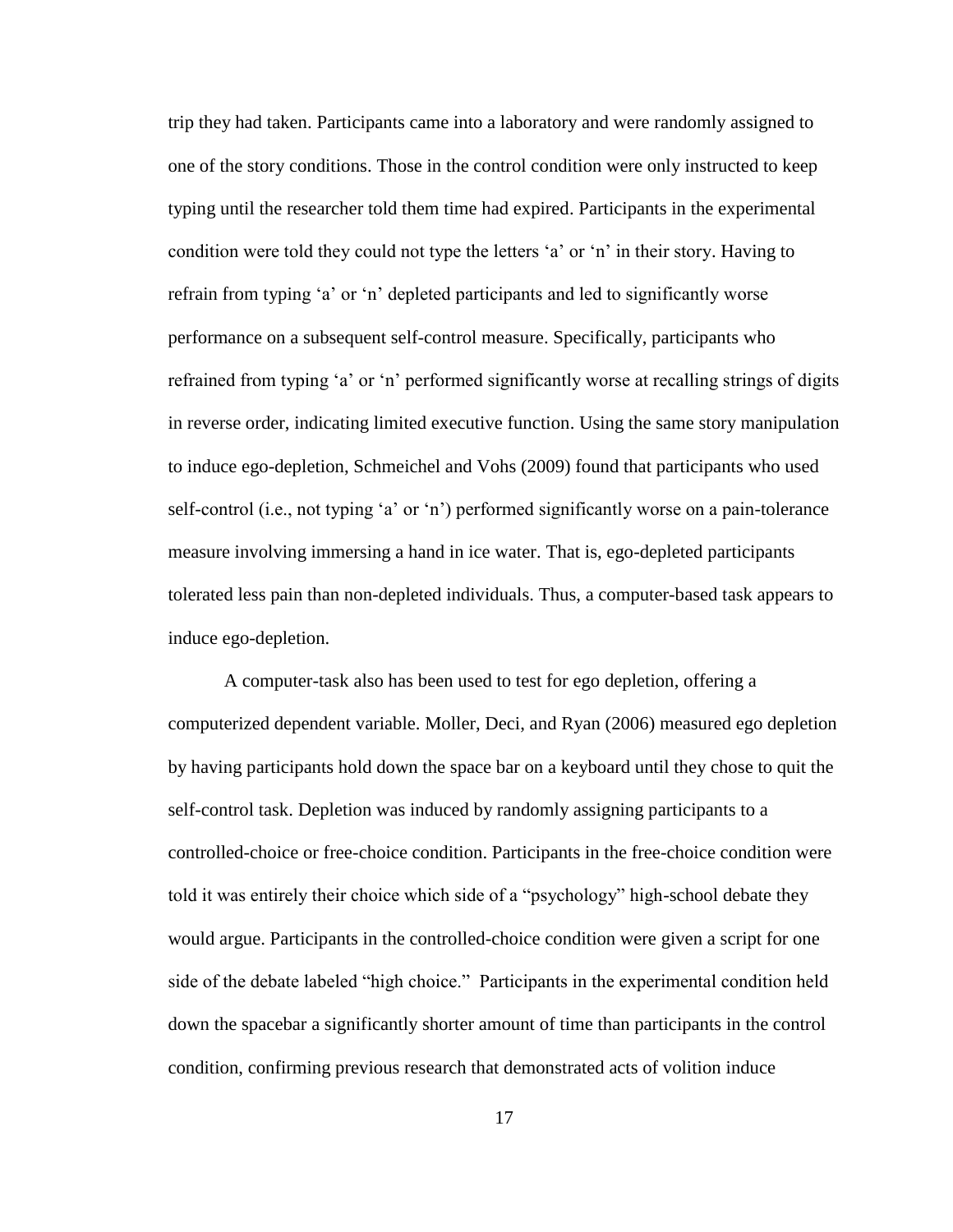depletion. Based on this spacebar measure, the potential to assess ego-depletion online becomes a distinct possibility. Taken together, research by Moller et al. (2006), Schmeichel (2006), and Schmeichel and Vohs (2009) indicate that online ego-depletion research may offer useful research opportunities, and all of the benefits of online research become available.

#### **Benefits of Online Research**

Traditional laboratory research routinely utilizes local college undergraduates as participants. Undergraduate students are a convenient population; however, significant results from a sample of one university undergraduate population can have a limited external validity (Mitchell & Jolley, 2010). Results may not accurately reflect behavior that could be measured in other types of populations (e.g., elderly, less educated, representing different cultures, backgrounds, and regions of the country).

However, Internet research makes it possible to increase external validity by having a more diverse sample (Vazire, Srivastava, & John, 2004). Specifically, Vazire et al. state that Internet samples better represent the general population than traditional samples with regards to geographic location, age, gender, and socioeconomic status. Replicating ego-depletion research online could increase the external validity of results, extending what we know about ego depletion to a more diverse sample and further validating outcomes.

In addition to a more diverse sample and enhanced external validity, online research reduces cost, including financial, space, and time commitments. An online study allows for an experiment to be conducted without requiring participants and researchers to coordinate a time and place to conduct the experiment. From a university standpoint, it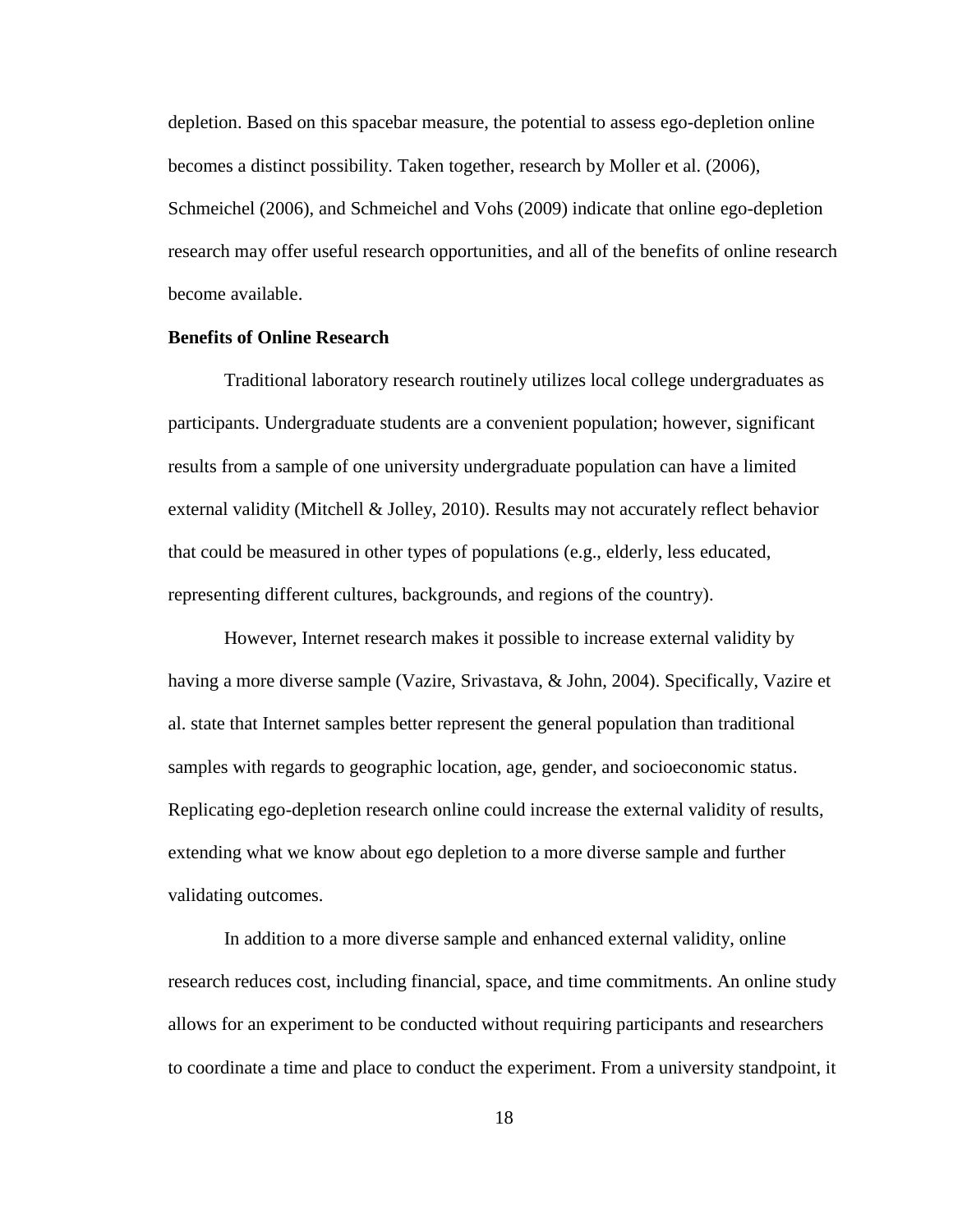frees up limited laboratory space and researchers' schedules, which allows those resources to be allocated to other experiments or academic endeavors.

Whether online or traditional methodology is used for collecting data, research that relies on volunteers is contingent upon honest and effortful responses by participants. Dishonest or effortless responses will not accurately reflect the outcome of a specified manipulation and can contribute to a false conclusion. One preconception about online research is that participants are not sufficiently motivated to provide honest, effortful responses (Vazire et al., 2004.) However, Vazire et al. (2004) demonstrated that Internet participants scored similar discriminant correlations among the Big Five inventory scales as traditional participants. Additionally, certain procedures have been used to screen out unmotivated responses (i.e., analyze discriminant validity and scale reliability of measures used). Finally, online research has the benefit of using self-selected samples that have proven to provide more complete responses than traditional psychology participants (i.e., undergraduate psychology students (Vazire et al., 2004).

Perhaps motivation by participants is impacted by compromised anonymity in a lab setting. Conducting online research can allow for true anonymity for participants, unlike traditional ego-depletion laboratory research. Although complete anonymity in Internet-based research could allow for an individual to potentially participate in an experiment multiple times, tracking such a possibility is becoming easier. Specifically, Vazire et al. (2004) demonstrated that collecting unique information could easily detect individuals that participate multiple times (i.e., IP address), thus eliminating this potential negative outcome. Another detection method is to simply ask if this was the participant's first attempt. Srivastava, John, Gosling, and Potter (2003) found that only 3.4% of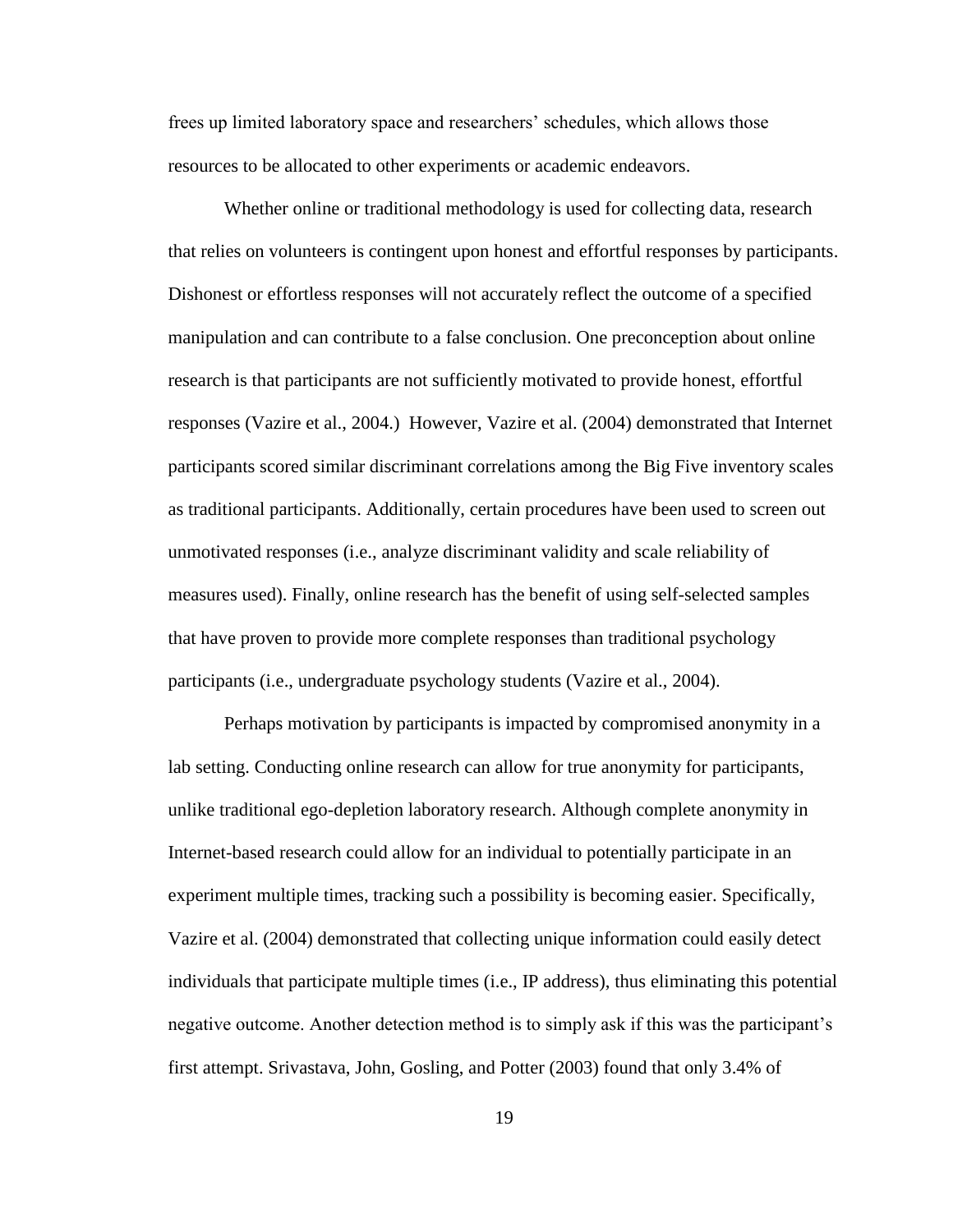participants in an online study of personality were repeat responders. Fortunately, the identified repeat responders did not significantly impact the results of the data set.

As an added benefit to anonymity, social demands are reduced by eliminating any interaction between participants and experimenters. Individuals who participate in Internet research engage in less socially desirable responding to the dependent measures than traditional participants (Gosling et al., 2004), which may result from not socially interacting with the researcher. Instead, participants receive typed instructions that are uniform across the condition, thus reducing experimenter bias (Mitchell  $\&$  Jolley, 2010).

As we have seen in the available literature (reviewed above), conducting research online can enhance reliability and reduce bias in the data. Research has demonstrated that data from Internet participants is more reliable than traditional participants (Vazire et al., 2004). Further, data from Internet participants is less susceptible to social-desirability response bias (Gosling et al., 2004; Mitchel & Jolley, 2010). Therefore, an ego-depletion experiment online can offer a robust alternative to laboratory-based studies.

#### **Limitations of Online Ego-depletion Research**

Of course, not all ego-depletion research can be replicated online. For example, resisting the urge to eat chocolate for five minutes to induce ego-depletion (Baumeister et al., 1998) would be difficult through an online experiment. Similarly, instructing participants to hold a weight above their head for as long as possible while focusing on the sensation in their arms (Alberts et al., 2008) would be impossible to replicate online with any confidence. Although it might be feasible to replicate similar studies online with a creative design involving digital recording, some ego-depletion manipulations clearly are more practical in the traditional laboratory setting.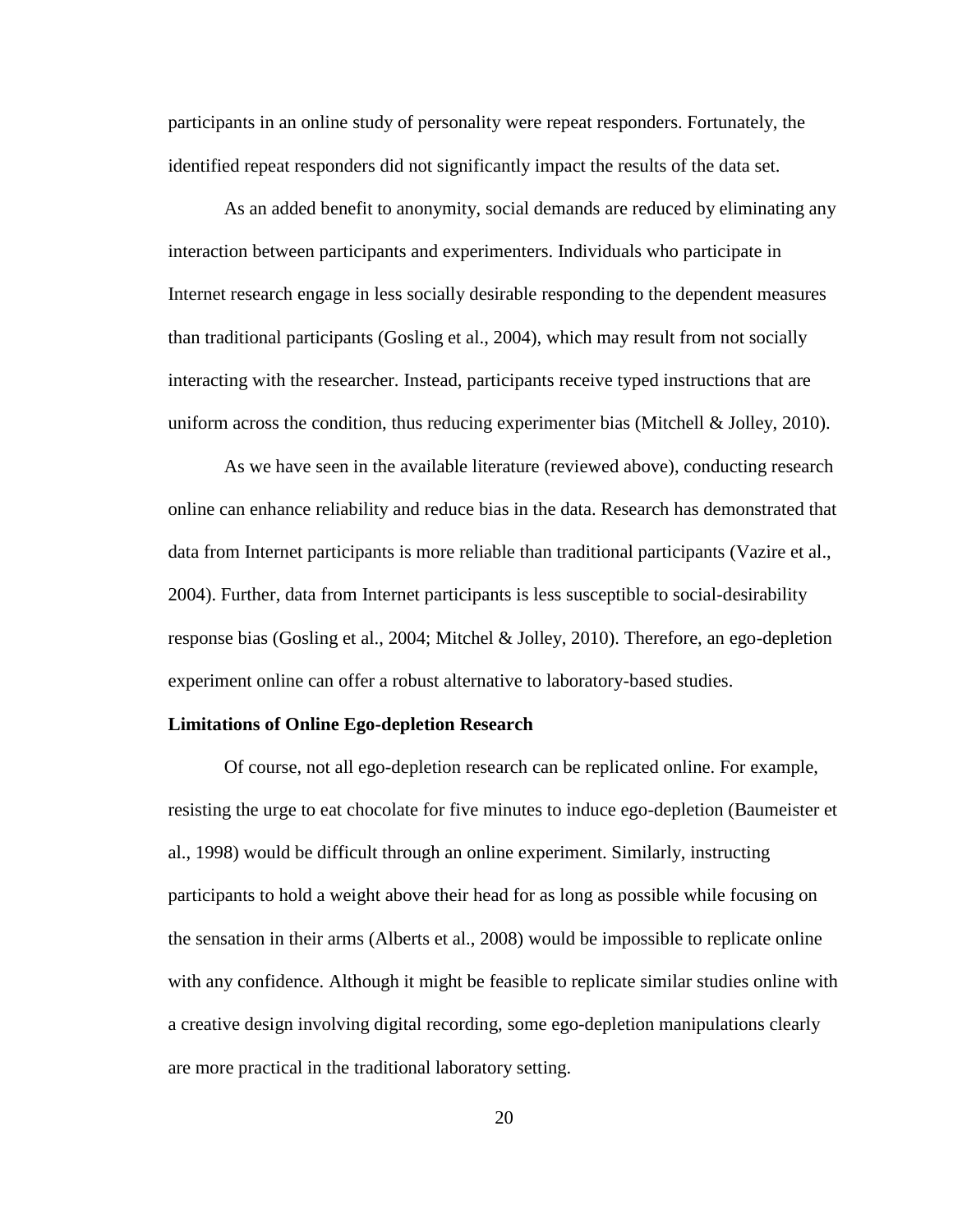Similar to ego-depletion manipulations, some self-control measures would be difficult to replicate online as well. For example, replicating the handgrip measure used by Alberts et al. (2007) could prove difficult. And the sit-up and press-up measure used by Dorris et al. (2012) to test for ego-depletion in athletes would be nearly impossible to execute. Conversely, we should note that a few self-control measures potentially lend themselves to the online environment. For example, trying to solve impossible geometric puzzles (Baumeister et al., 1998), pressing the spacebar key for as long as possible (Moller et al., 2007), or crossing out specific occurrences of the letter 'e' on a provided sheet of paper with meaningless text (Fischer, Greitemeyer,  $\&$  Frey, 2007) may be candidates for online measures of self-control.

#### **Current Study**

Previous research has focused on depletion tasks and measures in a laboratory setting (e.g., Alberts et al., 2008; Baumeister et al., 1998; Vohs & Tice, 2007), but no known research has extended ego-depletion research to the online environment. Computer-based studies are cost-effective and remove the geographic limits of laboratory-based research and assessment. Additionally, computer-based research allows for participant anonymity and reduces social bias. The present study attempted to manipulate and measure ego-depletion through an Internet medium. We tied the present study to existing laboratory research by utilizing previous computer-based depletion and self-control tasks. Therefore, the purpose of the proposed study was to examine the potential for ego-depletion to be promoted and measured in an online environment.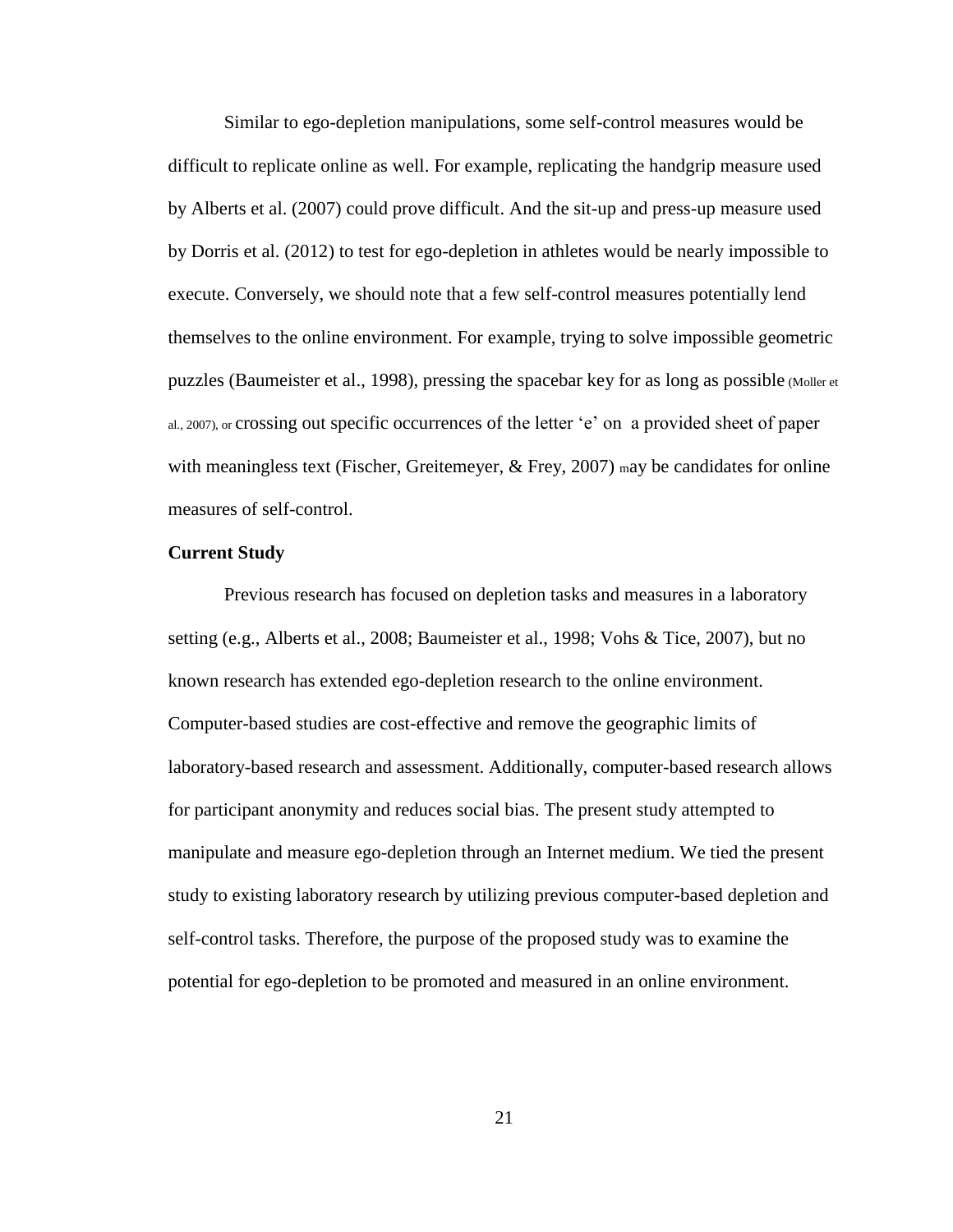#### CHAPTER 2

#### **METHOD**

#### **Participants**

Participants included 219 females and 105 males at a southeastern university. Participant ages ranged from 18-50, with an average age of 19.86 years. Participants were recruited through the Georgia Southern SONA system. The sample contained 210 White, 88 Black, and 11 Hispanic students as well as 15 who indicated Other as ethnicity. Participants received extra credit or course credit for their participation.

Participant variables that were examined were the location students completed the experiment, the number of people around participants during the experiment, and the number of participants who ate or drank during the experiment. The sample contained 167 participants who indicated they completed the experiment at their home and 157 indicated they completed the experiment outside their home. Additionally, 51 participants indicated they ate or drank during the experiment. Lastly, participants indicated the number of people present while they completed the experiment  $(M = 4.12, SD = 15.34)$ .

#### **Materials**

Qualtrics is an online software program that allows researchers to conduct a wide variety of online data collection. It can be customized to many different formats to meet the need of each individual experiment, survey, or other research projects.

The Brief Introspection Mood Scale (BRIM) is a mood adjective scale that consists of 8 mood categories, with 2 adjectives used for each category and response options were limited to a 4-point likert scale (Appendix A) (Mayer & Gasche, 1988). After reverse scoring all negative adjectives, all responses were added together for a total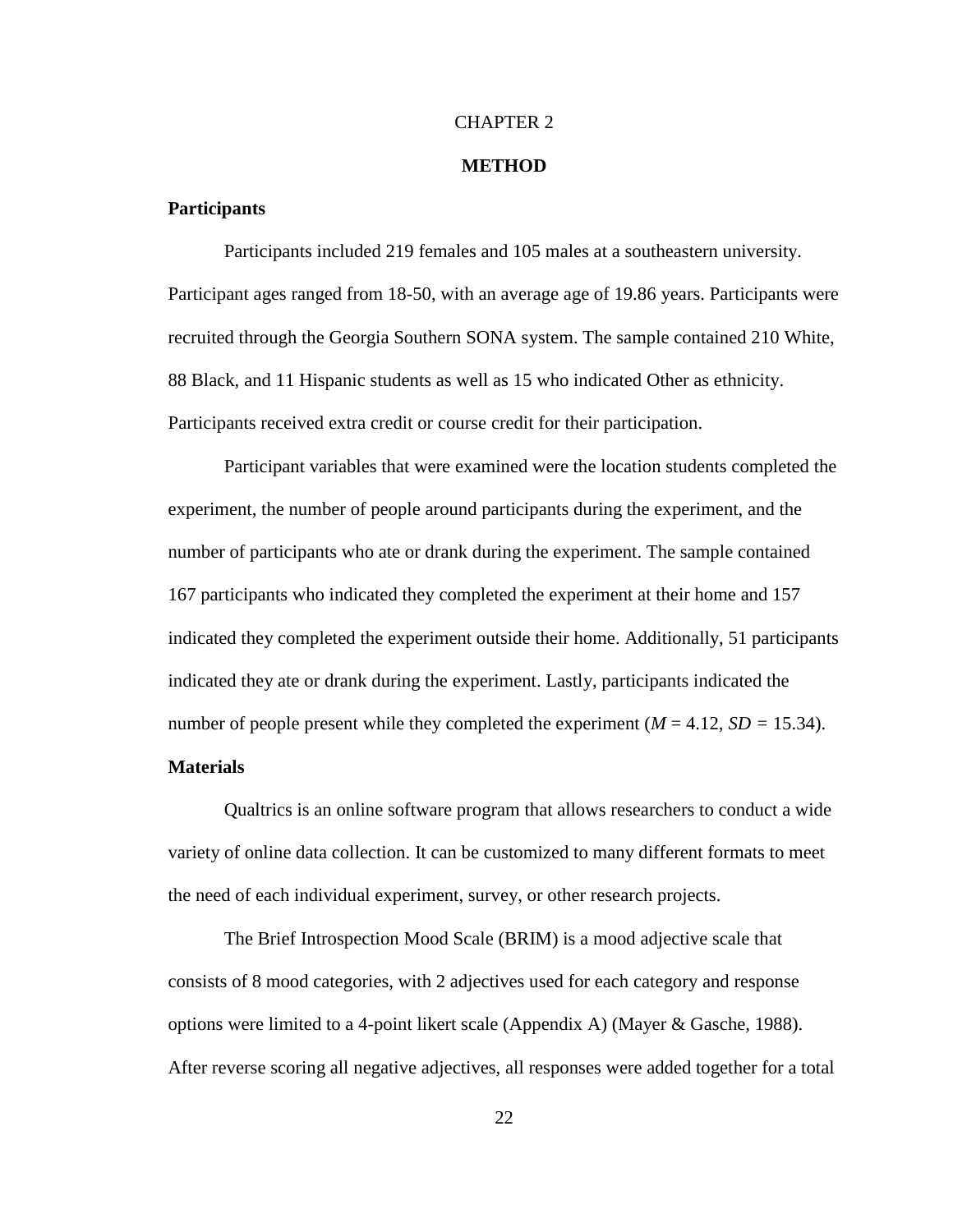score. The total score was used as the final score on the BRIM. The BRIM was used to ensure that depletion occurred due to previously exerting self-control and not due to mood (Baumeister et al., 1998; Alberts et al., 2007).

The Big Five Inventory (BFI) is a widely used self-report questionnaire that measures the five dimensions of personality: openness, conscientiousness, extraversion, agreeableness, and neuroticism (John, Naumann, & Soto, 2008; John, Donohue, & Kentle, 1991; Benet-Martinez & John, 1998). The BFI is a 44-item self-report inventory that consists of short phrases (Appendix B). Final scoring for the BFI results in 5 scores, one for each of the five dimensions of personality. Response choices were limited to a 5 point likert scale, which ranged from "disagree strongly" to "agree strongly." Scoring each subscale involved reverse scoring and converting each subscale to a T score, all of which was detailed in the scoring section of the BFI.

#### **Procedure**

Participants logged in to Qualtrics and selected "My Recent Trip" to begin the study. Students read a digital informed-consent form and accepted or declined to continue with the experiment. The experiment utilized a digital variation of an ego-depletion manipulation used in Baumeister et al. (1998) and Fischer et al. (2007), which had participants cross out various occurrences of the letter 'e' in meaningless text. Participants were randomly assigned to one of three ego-depletion conditions: experimental, control task, and empty control. Those in the experimental group were instructed to retype the text below the instructions on the computer screen but not type the letter 'e' when retyping the text except when another vowel followed the 'e' in the same word (e.g., "read") or when a vowel was one letter removed from the letter 'e' in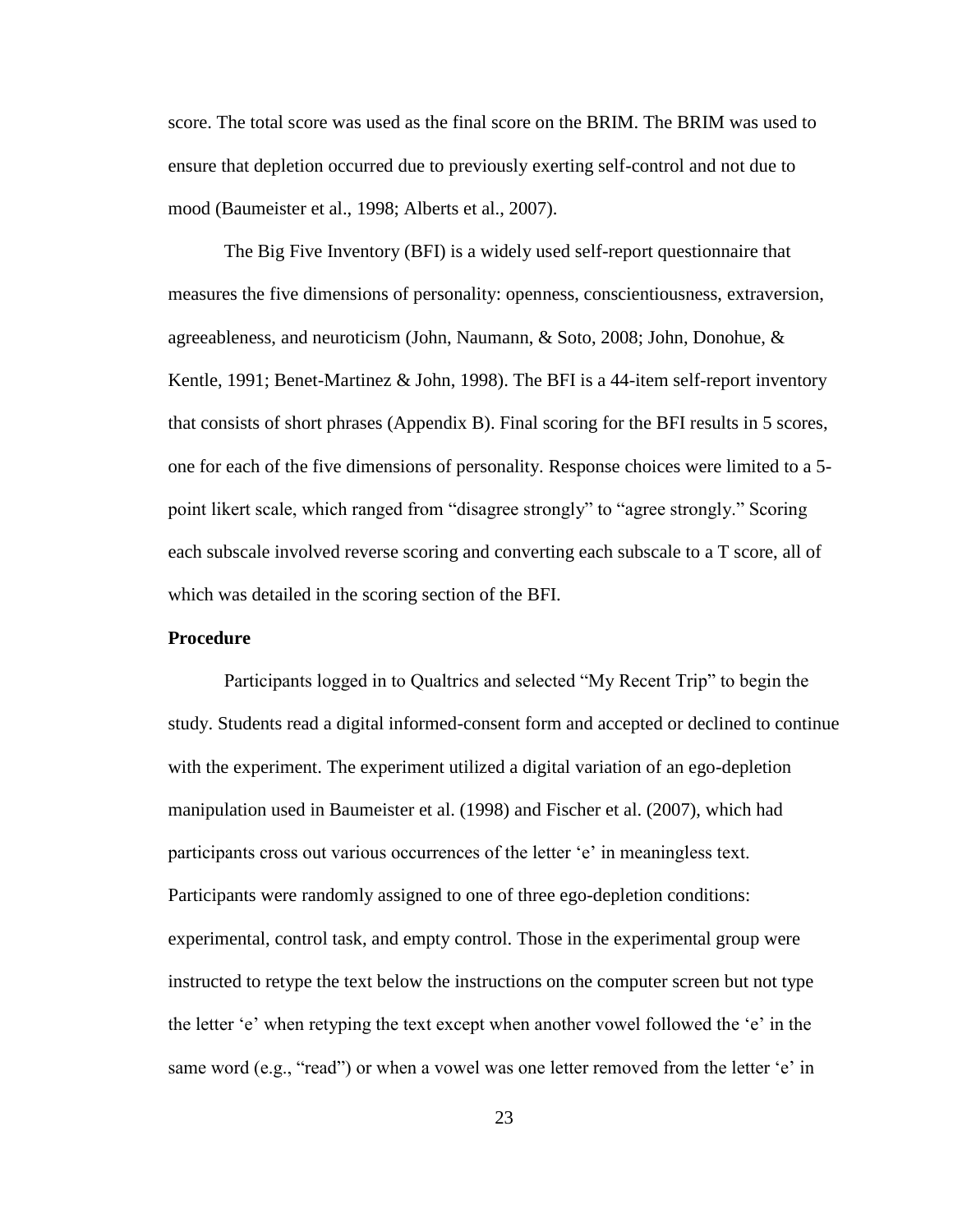either direction (e.g., vowel). Participants in the control group were instructed to retype the same text but not type the letter 'e' when retyping the text. Students in both the experimental and control conditions were instructed to only click the 'Next' button when they had completed the task. Participants in the empty-control condition did not retype any text, which allowed us to establish a true baseline measure (Mitchell & Jolley, 2010). Instead, participants in the empty-control condition were immediately directed to complete the dependent measures. The second independent variable was order of outcome measures, and participants were also randomly assigned to one of the two orders of outcome measures.

Following the manipulation, participants completed the two dependent measures. In the "key" task, participants were instructed to press and hold down the equal-sign key with their right index finger on the computer keyboard for as long as they would like. In the "word" task, participants were instructed to type as many words as possible that began with the letters 'p', 't', 's', 'l', and 'n'. They were also instructed to put a space between each word and not use any references for assistance (e.g., a dictionary). Upon completion of the first dependent measure, all participants continued to the second dependent measure. For both dependent measures, participants indicated they were ready to quit by clicking the 'Next' button. The order of the two dependent variables was counterbalanced. Thus, approximately half of participants in each condition completed the word task before the equal-sign key task, and the other half completed the equal-sign key task before the word task.

After completion of the second dependent measure, all participants were then directed to the questionnaire sections of the experiment. Students completed the Brief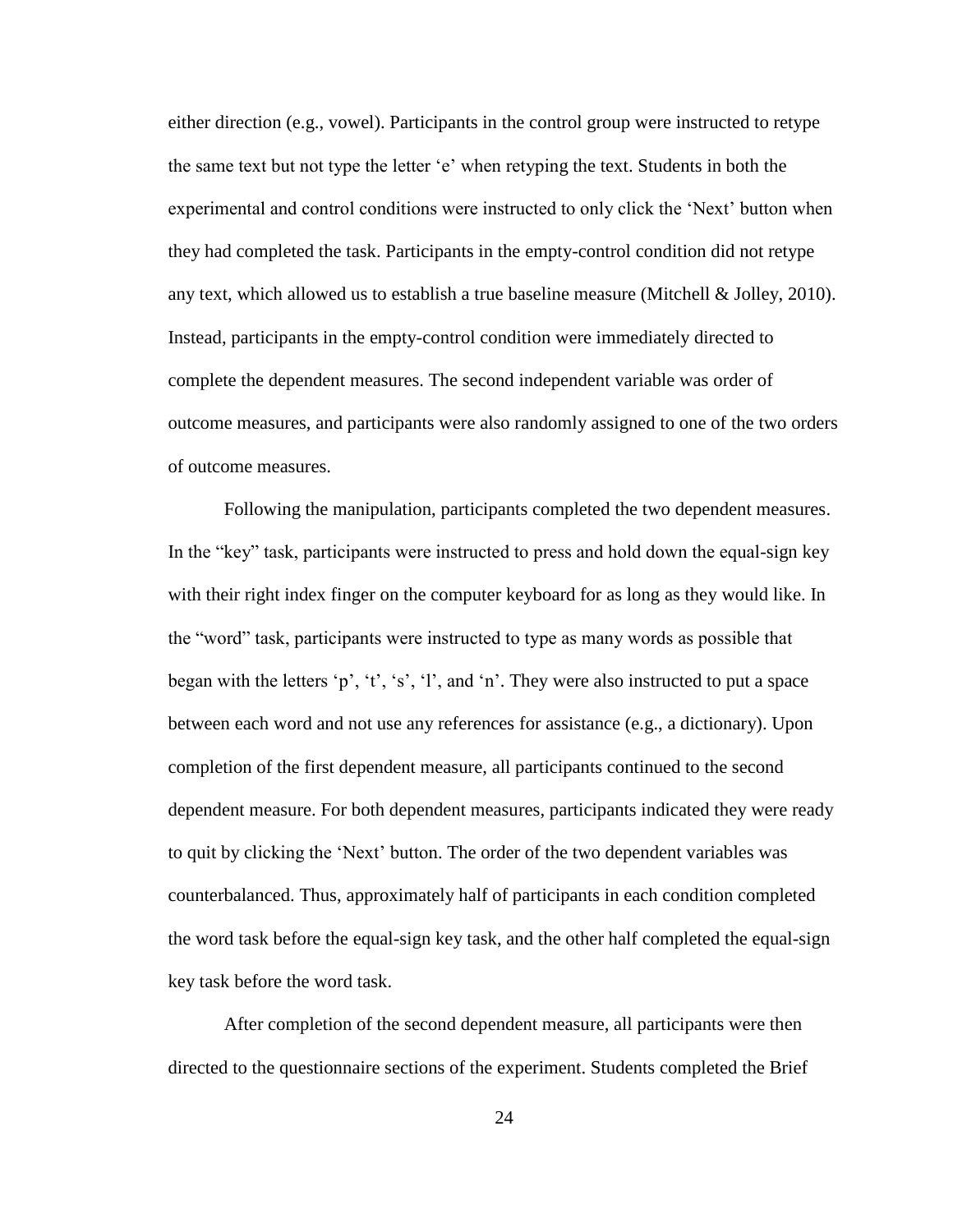Mood Introspection Scale (Mayer & Gaschke, 1988) and the Big Five Inventory (John et al., 2008; John et al., 1991; Benet-Martinez & John, 1998). Participants then completed an environmental questionnaire that asked where they completed the experiment, the approximate number of people in the room, and did they eat or drink during the experiment. Upon completion, participants completed a brief demographics survey and were thanked for their time.

#### **Design**

This study utilized a 2 x 3 (dependent variable order x ego-depletion condition) multivariate analysis of variance (MANOVA) between-groups design. The primary independent variable was the 'e' letter removal task. The secondary independent variable was order of outcome measures. The first order of dependent variables consisted of the equal-sign key task before the word task. The second order consisted of the word task before the equal-sign key task. Adapted from a similar task utilizing the spacebar key (Moller et al., 2007), the first dependent variable measured how long participants were willing to hold down the equal-sign key on the computer and offered two measures. The equal-sign key task was represented by the number of equal-sign characters produced and the amount of time (in seconds) spent producing the equal-sign characters. The second dependent variable measured how long participants were willing to create and type words that begin with the letters 'p', 't', 's', 'l', or 'n', yielding two quantifiable measure. The word task was quantified by the number of words produced and the amount of time (in seconds) spent producing the words.

We anticipated that ego depletion would be represented by a decreased number of equal-sign characters and words produced that start with the letters 'p', 't', 's', 'l', or 'n'.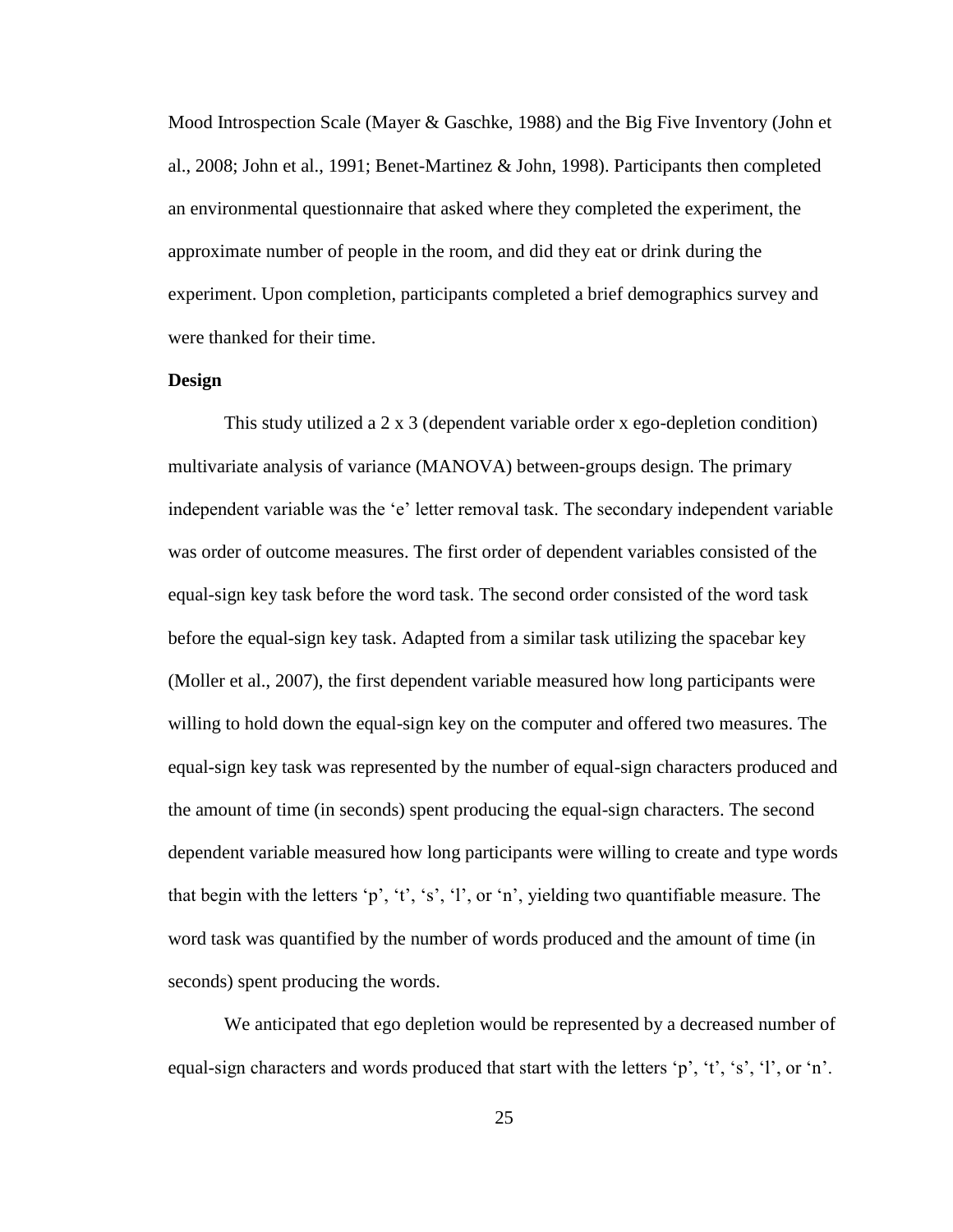We also anticipated a main effect of dependent variable order, such that participants would have spent significantly less time completing the second outcome measure when compared to those participants who completed the same outcome measure first.

A secondary level of analysis was utilized to examine mood and personality as possible covariates. Results from the primary and secondary analyses were then compared to examine if any significant changes occurred after removing mood and personality as possible covariates.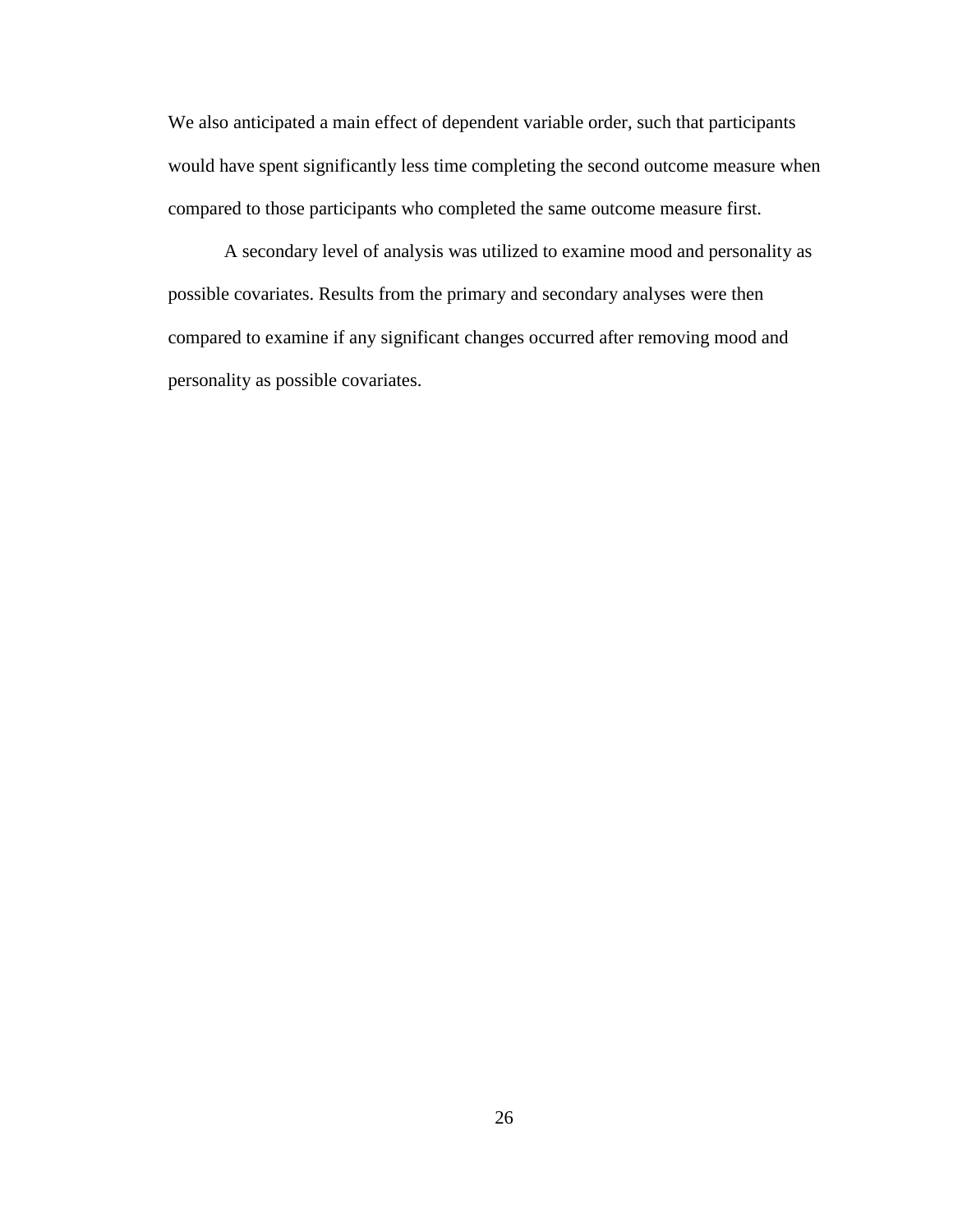#### CHAPTER 3

#### **RESULTS**

#### **Primary Analysis: Ego Depletion**

We analyzed these data using a 2 X 3 (dependent variable order X ego-depletion condition) multivariate analysis of variance (MANOVA) with four dependent measures of ego depletion, two quantifiable measures from each DV. The equal-sign key task was represented by both number of characters produced and time (in seconds) spent producing the characters. The word task was represented by number of words produced and time (in seconds) spent producing the words. Significant effects pertained to dependent variable order; no results indicated ego depletion in the three group conditions (*p* > .05). Tests of a potential interaction between ego depletion and DV order did not reach significance  $(p > .05)$ . Reported means and standard errors indicate estimated marginal means.

The ego-depletion condition did not affect the number of equal-sign characters that students produced,  $F(2, 322) = 1.58$ ,  $p = .21$ , partial  $\eta^2 = .01$ . Students in the egodepletion condition did not type significantly fewer equal-sign characters  $(M = 212.86$ , *SEM* = 7.27,  $n = 109$ ) than students in the control condition (*M* = 224.83, *SEM* = 7.33, *n*  $= 107$ ) and students in the empty control condition ( $M = 206.78$ , *SEM* = 7.29, *n* = 108). Similarly, the amount of time (in seconds) spent typing equal sign characters did not vary based on ego depletion,  $F(2, 322) = 1.67$ ,  $p = .19$ , partial  $\eta^2 = .01$ . Students in the egodepletion condition did not spend significantly less time typing equal-sign characters (*M*  $= 55.77$ , *SEM* = 6.27, *n* = 109) than students in the control condition (*M* = 69.13, *SEM* =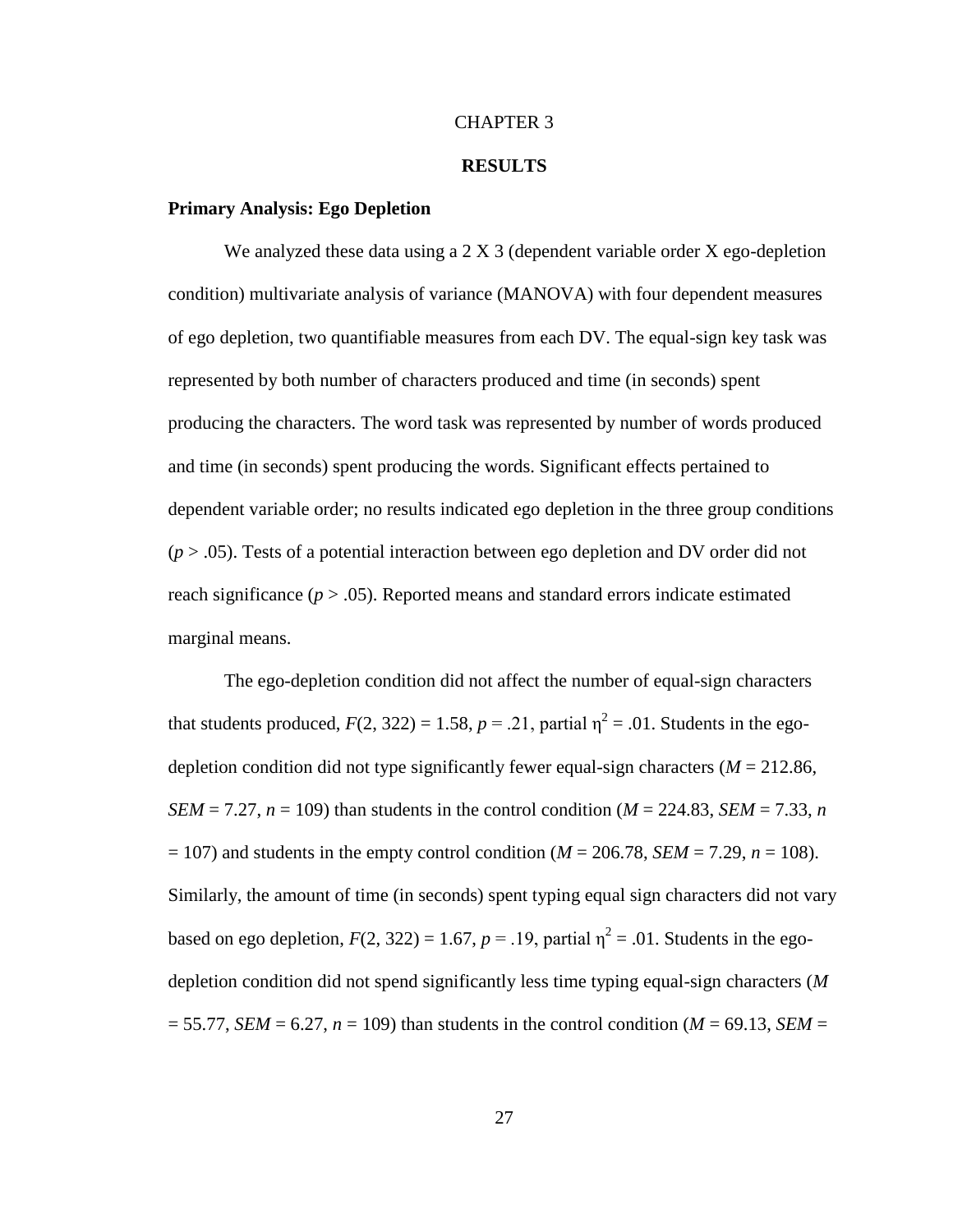6.33,  $n = 107$ ) and students in the empty control condition ( $M = 54.31$ ,  $SEM = 6.29$ ,  $n =$ 108).

By the same token, the second category of DV failed to yield significant differences across ego-depletion conditions; the numbers of words starting with letters 'p', 't', 's', 'l', or 'n' typed did not vary based on manipulation group,  $F(2, 322) = 2.05$ , *p* = .08, partial  $\eta^2$  = .02. Ego-depleted individuals did not type fewer words starting with 'p', 't', 's', 'l', or 'n'  $(M = 74.90, SEM = 5.22, n = 109)$  than students in the control condition ( $M = 62.64$ , *SEM* = 5.26,  $n = 107$ ) and students in the empty control condition  $(M = 59.16, SEM = 5.23, n = 108)$ . Similarly, the amount of time (in seconds) spent typing words that start with 'p', 't', 's', 'l', or 'n' did not vary based on ego depletion,  $F(2, 322) = 1.20, p = .30$ , partial  $\eta^2 = .007$ . Students in the ego-depletion condition did not spend less time typing words that start with 'p', 't', 's', 'l', or 'n'  $(M = 512.48, SEM =$ 71.60,  $n = 109$ ) than students in the control condition ( $M = 396.36$ , *SEM* = 72.20,  $n =$ 107) and students in the empty control condition (*M* = 363.19, *SEM* = 71.83, *n* = 108).

We found significant main effects for dependent-variable order; specifically, order influenced the number of equal-sign characters students produced,  $F(1, 323) =$ 15.95,  $p < 0.05$ , partial  $\eta^2 = 0.05$ . Students who completed the equal-sign task before the word task typed fewer equal-sign characters ( $M = 198.00$ ,  $SEM = 5.90$ ,  $n = 165$ ) than students who completed the word task before the equal-sign task ( $M = 231.65$ , *SEM* = 6.01,  $n = 159$ ). Similarly, the amount of time (in seconds) spent typing equal-sign characters varied based on dependent-variable order,  $F(1, 323) = 13.58$ ,  $p < .05$ , partial  $\eta^2$ = .04. Students who completed the equal-sign task before the word task spent less time on the equal-sign characters ( $M = 46.20$ ,  $SEM = 5.10$ ,  $n = 165$ ) than students who completed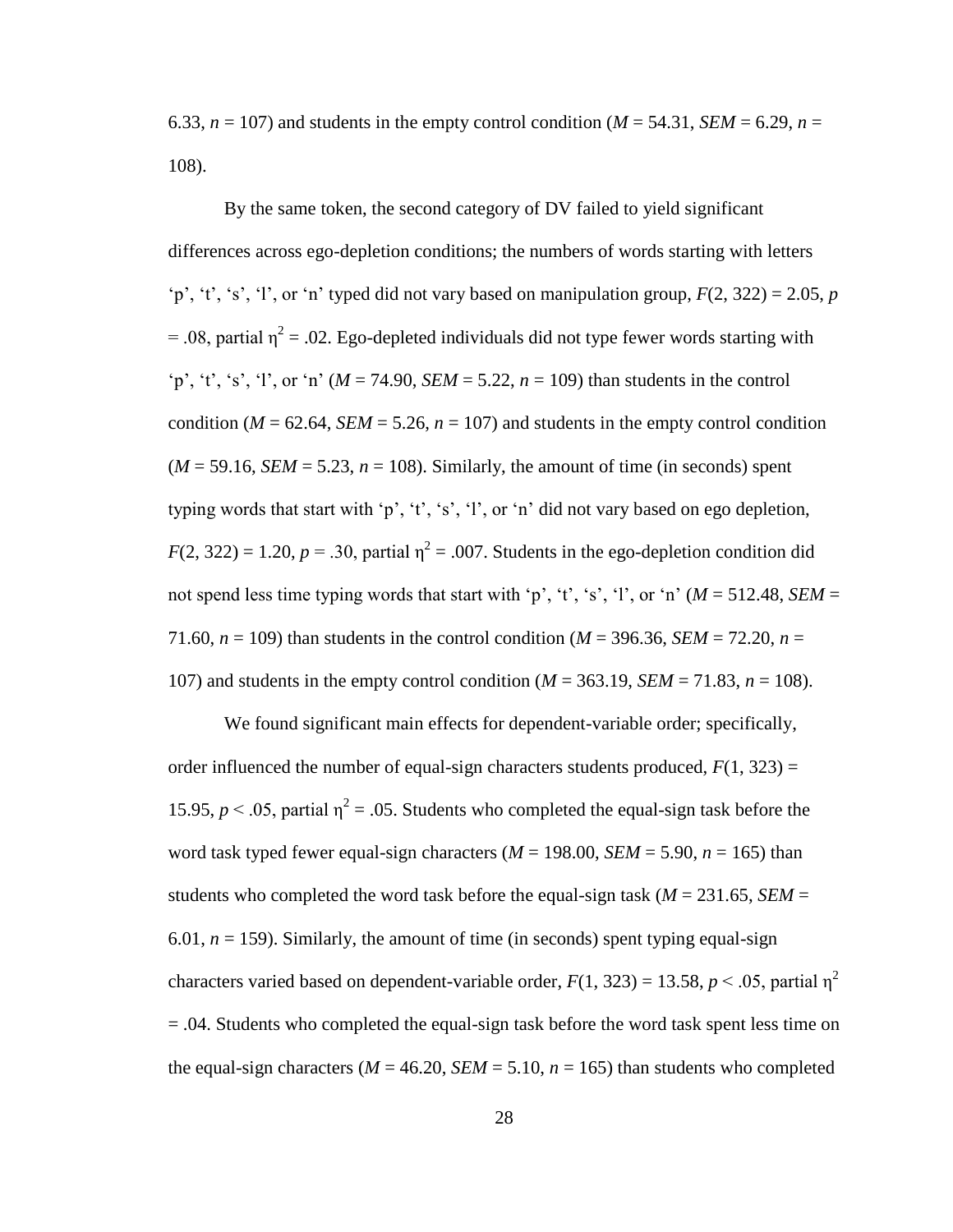the word task before the equal-sign task  $(M = 73.27, SEM = 5.19, n = 159)$ . (See Figure 1.)

In a similar pattern, the numbers of words starting with letters 'p', 't', 's', 'l', or 'n' typed varied based on dependent-variable order,  $F(1, 323) = 26.14$ ,  $p < .05$ , partial  $\eta^2$ = .08. Students who completed the equal-sign task before the word task typed fewer words that start with letters 'p', 't', 's', 'l', or 'n'  $(M = 50.12, SEM = 4.24, n = 165)$  than students who completed the word task before the equal-sign task ( $M = 81.02$ , *SEM* = 4.31, *n* = 159). Similarly, the amount of time (in seconds) spent typing words that start with 'p', 't', 's', 'l', or 'n' varied based on order of the dependent variables,  $F(1, 323) =$ 12.89,  $p < 0.05$ , partial  $\eta^2 = 0.04$ . Students who completed the equal-sign task before the word task spent less time typing words that start with letters 'p', 't', 's', 'l', or 'n'  $(M =$ 275.04, *SEM* = 58.16,  $n = 165$ ) than students who completed the word task before the equal-sign task (*M* = 572.98, *SEM* = 59.21, *n* = 159). (See Figure 2.)

#### **Secondary Analysis: Mood and Personality as Covariates**

In exploratory analysis, we conducted the same analysis as above and added mood and personality variables as covariates. The subsequent analysis was a 2 X 3 (dependent variable order X ego-depletion) multivariate analysis of covariance (MANCOVA) with four dependent measures of ego depletion. Mood as a covariate was represented by the Brief Introspection Mood Scale. Personality as a covariate was represented by the Big 5 Personality Traits (extraversion, agreeableness, conscientiousness, neuroticism, and openness). Mood as a covariate did not yield a significant effect  $(p > .05)$ . Four of the five personality traits as covariates (extraversion, agreeableness, conscientiousness, and neuroticism) failed to reveal meaningful group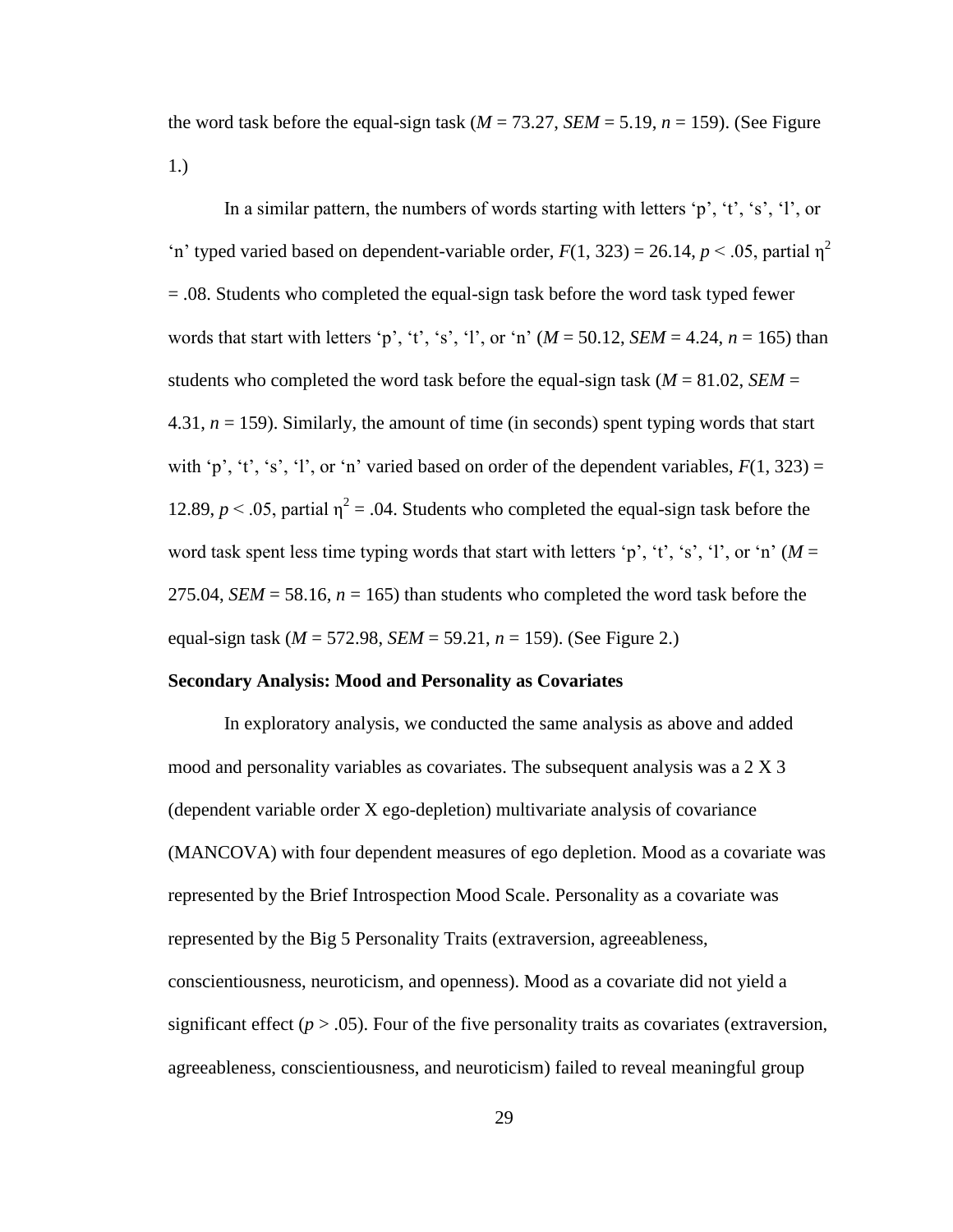differences ( $p > .05$ ). However, covarying out the personality trait of openness did reveal significant group differences,  $F(1, 323) = 13.60$ ,  $p < .05$ , partial  $\eta^2 = .05$ .

After controlling for the effects of openness, the numbers of words starting with letters 'p', 't', 's', 'l', or 'n' typed varied based on ego-depletion condition,  $F(2, 322) =$ 3.62,  $p < .05$ , partial  $\eta^2 = .02$ . Planned contrasts revealed that students in the egodepletion condition typed significantly *more* words than those in the empty-control condition,  $t(215) = 14.93$ ,  $p < .05$ , but not compared to those in the condition controlling for ego depletion,  $t(215) = 10.30, p > .05$ . (See Figure 3.)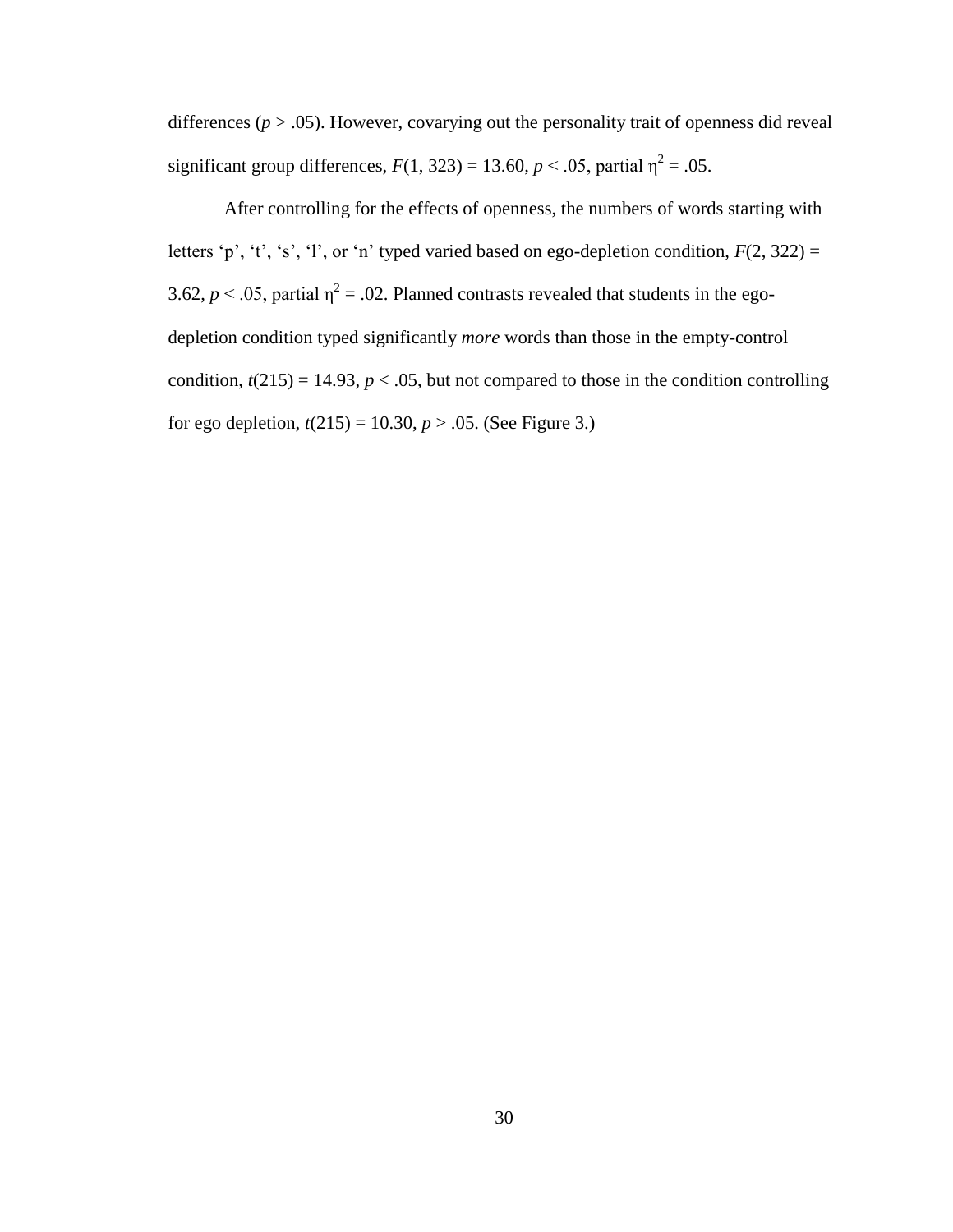

*Figure 1.* Mean number of characters produced and mean time (in seconds) spent producing the characters. DV Order 1 represents those participants that completed the equal-sign task before the word task. DV Order 2 represents those participants that completed the word task before the equal-sign task. Significant difference is present between both pairs of corresponding bars. Error bars represent standard error.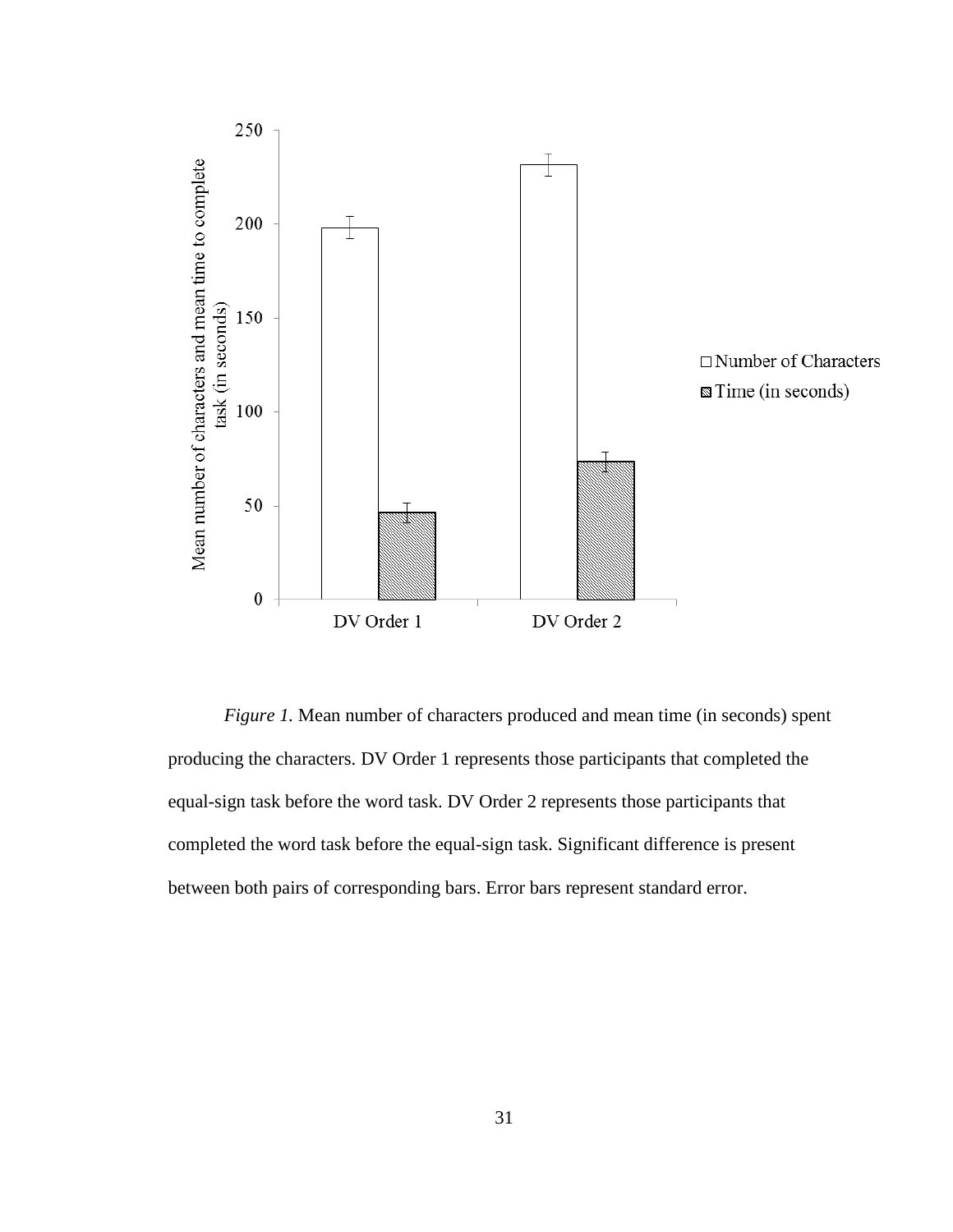

*Figure 2.* Mean number of words produced and mean time (in seconds) spent producing the words. DV Order 1 represents those participants that completed the equalsign task before the word task. DV Order 2 represents those participants that completed the word task before the equal-sign task. Significant difference is present between both pairs of corresponding bars. Error bars represent standard error.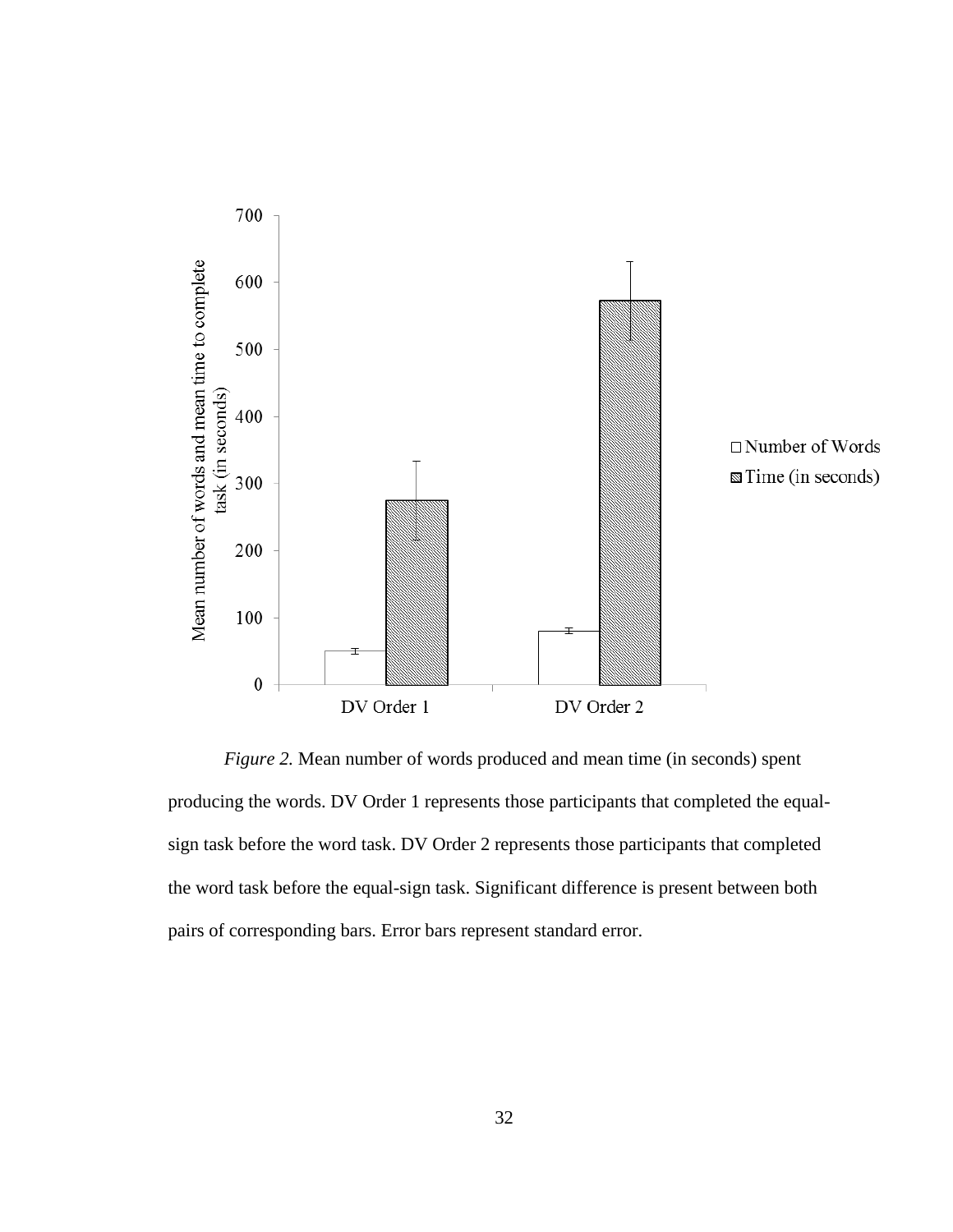

*Figure 3.* Mean number of words typed that begin with the letters 'p', 't', 's', 'l', or 'n', while controlling for openness from the Big 5 Inventory. Error bars represent standard error.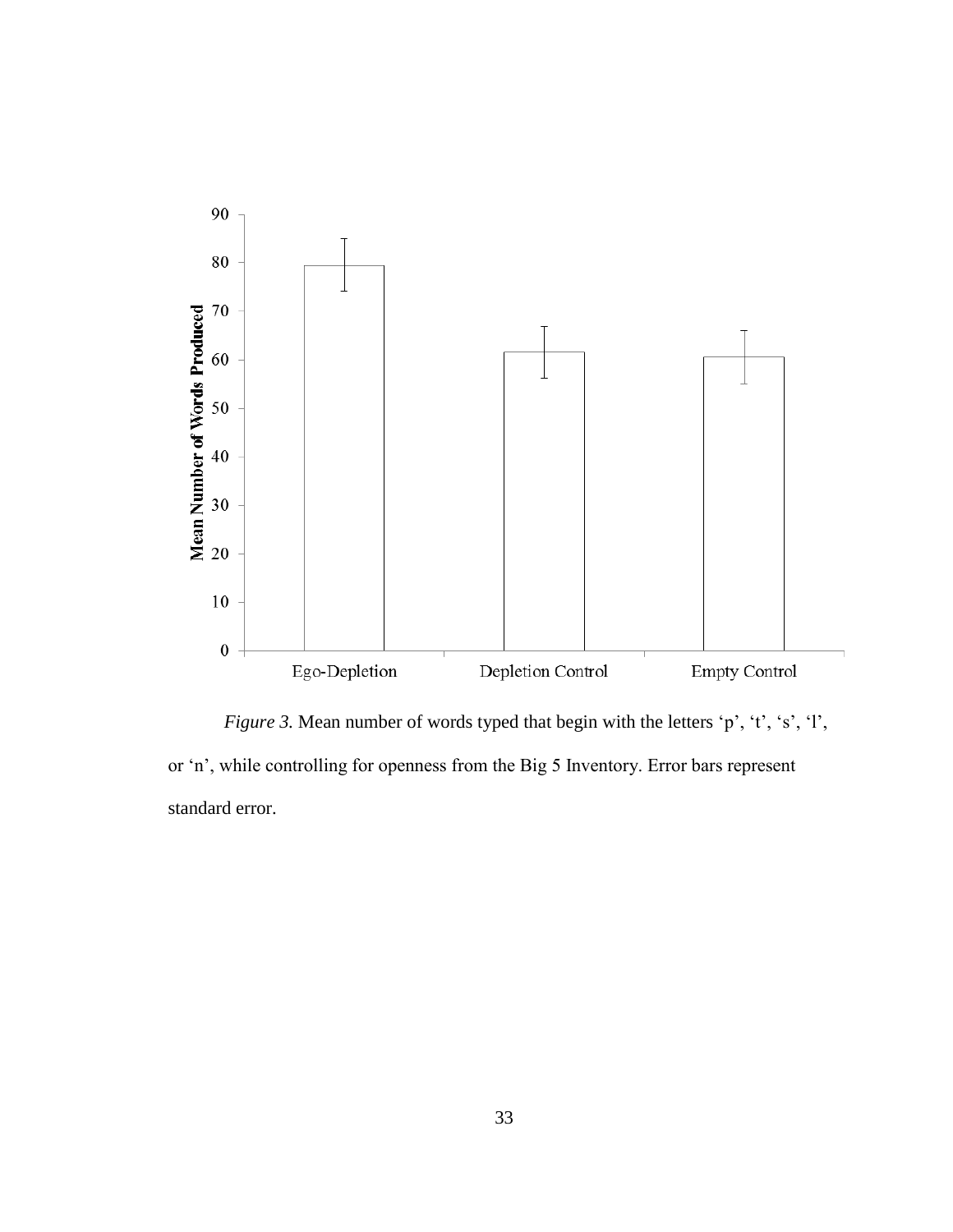#### CHAPTER 4

#### **DISCUSSION**

#### **Main Effects**

Ego-depletion theory views self-control or willpower as a limited resource model. Intentional acts of self-control deplete a limited internal capacity to exert self-control and can negatively impact future acts of self-control (Inzlicht & Schmeichel, 2012). The present study attempted to manipulate and measure ego-depletion through an Internet medium. The purpose of the proposed study was to examine the potential for egodepletion to be promoted and measured in an online environment. Despite using researchsupported manipulations and measures of ego-depletion, we found no evidence of depleted states in participants who were randomly assigned to the experimental condition. Prior research utilizing the 'e' letter task (Baumeister et al., 1998; Fischer et al., 2007) has induced a measurable state of ego depletion in participants that were told to remove all occurrences of the letter 'e' except when another vowel followed the 'e' in the same word or when a vowel was one letter removed from the letter 'e' in either direction. However, employing this manipulation online did not result in a significant reduction in either of two self-control measures. Although prior research (Moller et al., 2006) has found that instructing participants to hold down a specific key following a self-control manipulation resulted in significantly less time on the key task than participants in the control condition, no such effect was found in the present study.

Similarly, the 'e' task manipulation did not result in significantly less time on word typing. Participants in the experimental condition did not spend significantly less time, represented by number of words produced and seconds on task, producing words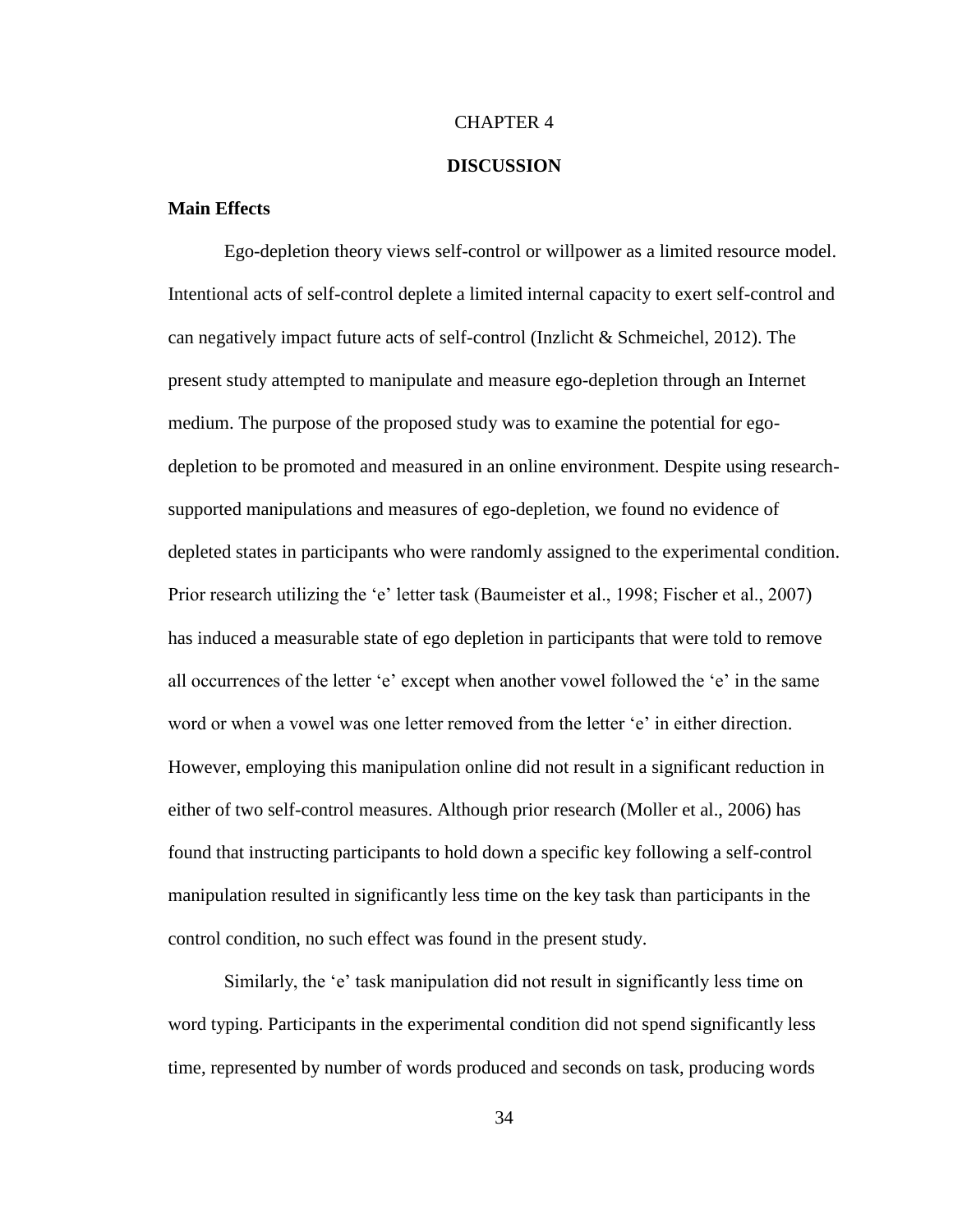that begin with the letters 'p', 't', 's', 'l', or 'n'. Again, prior research in a laboratory setting indicated that ego-depletion would alter such a similar word task as the one used in this experiment (Molden et al., 2012). Molden et al. used an anagram task that instructed participants to produce as many words as possible from a set of seven letters. Although the current experiment utilized successful and research-supported manipulations and measures of ego depletion, similar effects did not carry over to the virtual environment. Before concluding ego-depletion manipulations and measures do not produce similar effects through online media, perhaps future research should use alternative methods of inducing ego depletion and various outcome measures as DVs.

Our results did indicate a main effect of dependent-variable order. In this experiment, completing the first dependent variable did have a significant impact on performance during the second dependent variable. As a potential explanation for the carryover effect, completing an ego-depletion dependent variable could induce more depletion that could be seen by a further drop in performance on a subsequent egodepletion measure. For example, Baumeister et al. (1998) and Fischer et al. (2007) utilized the 'e' letter task to successfully induce depletion, while Molden et al. (2012) had participants type words that only began with certain letters. In all three experiments, participants had to adhere to restricted grammatical rules that required use of self-control. However, the results were mixed in this regard. Participants who completed the equalsign key task before the word task produced significantly fewer characters and spent significantly less time on the task than participants who completed the word task before the equal-sign key task. Both of these dependent measures were opposite of the expected direction. If in line with ego-depletion theory, we would have expected a measure of self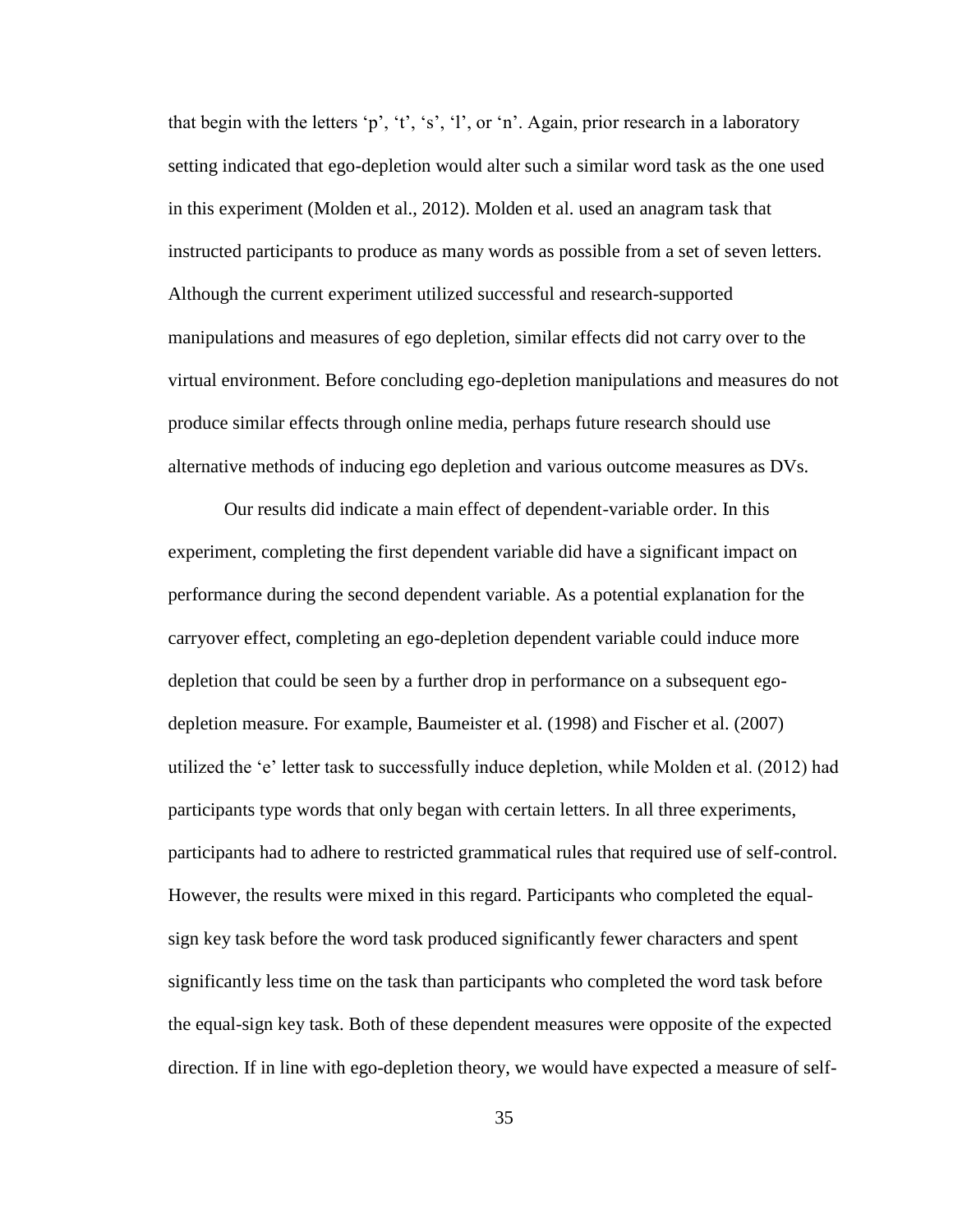control (i.e., the word task) before another self-control measure (i.e., the equal-sign key task) to result in significantly less time and fewer characters when compared to participants who completed the equal-sign key task first.

However, completing the equal-sign task first appeared to have a depleting effect on the second task. Students who completed the equal-sign key task before the word task typed significantly fewer words and spent significantly less time doing so than students who completed the word task prior to the equal-sign key task. In other words, completing the equal-sign task first (ego-depletion measure) resulted in significantly fewer words produced on the second task, an indication of depletion. Overall, we have four significant effects related to dependent variable order; two trended in the expected ego-depletion theory direction and two did not. While it is plausible that the number of words typed and time spent on task provide some evidence of supporting ego-depletion research through an online medium, significantly fewer words produced on the second task does not account for the completely opposite trend for the equal-sign key task measures. Additionally, when you examine all results from the group and dependent variable order main effects, the bulk of the results outweigh the one possible indicator of depletion (i.e., significantly fewer words as a second task). Perhaps future research should test additional ego-depletion manipulations and measures through an online medium to conclude if egodepletion research is limited to a traditional lab setting. If so, then the theory of egodepletion should then examine the limitations of the significant impact a depleted state has on individuals if the effects do not generalize to online mediums. Additionally, future research should also examine possible variables that would explain opposing significant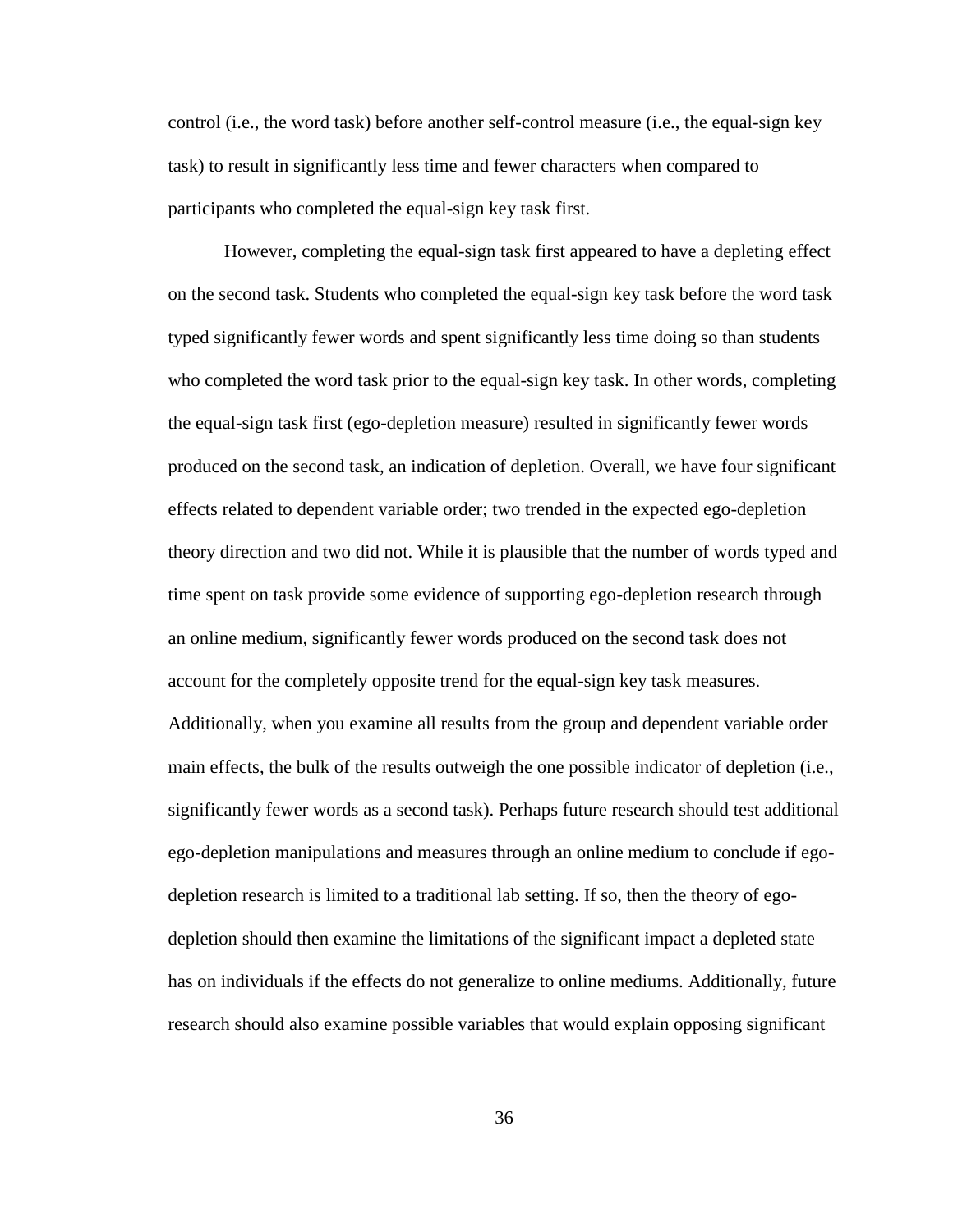trends with dependent variable counter-balancing that are outside the classic limited resource model.

#### **Mood, and Personality Factors**

The BRIM was administered to assess the potential impact of mood on results (Baumeister et al., 1998; Alberts et al., 2007). No significant difference in mood was found between the three conditions. Additionally, controlling for mood as a covariate did not change reveal a main effect of ego-depletion group. Thus, mood did not explain the results.

Lastly, the Big 5 Inventory was administered to examine the possible impact of personality differences on measures of depletion. Conscientiousness, extraversion, agreeableness, and neuroticism were not significant covariates, and controlling for these four covariates did not reveal a significant main effect of ego depletion. However, openness was a significant covariate. Controlling for openness did result in a significant difference in number of words produced during the word task, with those in the emptycontrol condition producing significantly fewer words than those in the ego-depletion condition.

Openness is positively correlated to having a 'flexible' cognitive style (e.g., creativity) (Feist, 1998). As a result, it is possible that a significant difference in openness could have impacted the number of words participants produced. However, the number of words produced was in the opposite direction of the expected ego-depletion trend. However, openness is positively correlated with creativity and many ego-depletion measures require some level of creativity. Perhaps future research should administer the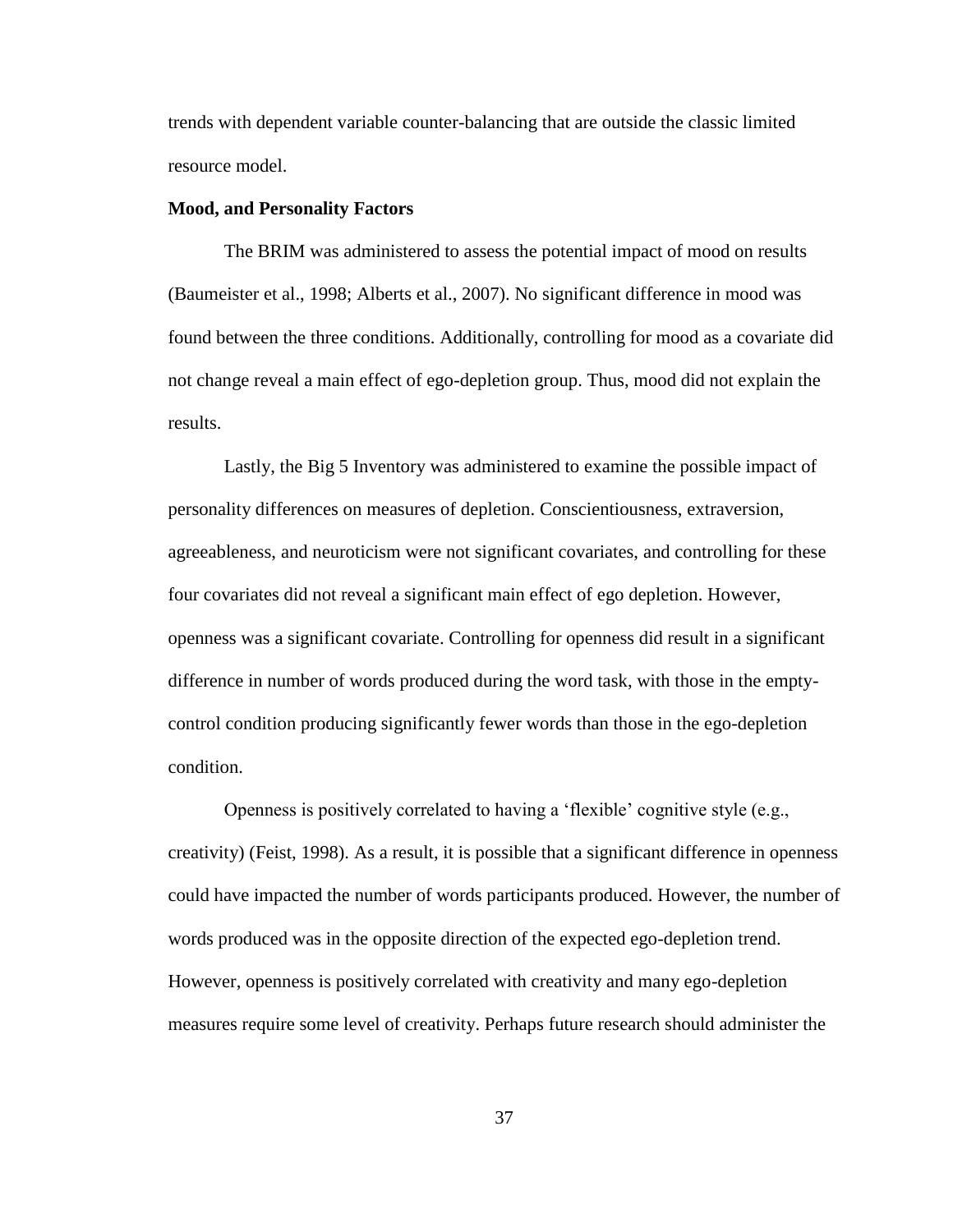Big 5 Inventory and control for openness, thus possibly reducing within-group variability on cognitive ego-depletion measures.

#### **Limitations**

One major limitation of this online research was the inability to observe participant behavior and ensure directions were followed. Using this virtual medium only allowed for participant feedback as an indicator of variability in participant behavior and surrounding environment. Traditional ego-depletion lab research allows experimenters to create a uniform lab environment and better control for extraneous variables in the lab environment, which could impact the results. This online design did not allow for this level of control. Two of these possible extraneous variables were the location students completed the experiment and the number of people around participants during the experiment. These could have introduced enough "noise" that could have significantly impacted power in the statistical analyses, thus possibly eliminating any significant indication of ego depletion in the data. For example, number of people in the room could have significantly impacted attention during the experiment. Inzlicht and Schmeichel (2012) proposed that a process of attention direction is a model through which a depleted state occurs. Specifically, self-control is usually initiated when there is a divergence between a current state (i.e., the experiment) and a desired state (i.e., desirable activities in the environment). In the current study, some students indicated taking the experiment in the presence of others, while others did not.

Similarly, another possible extraneous variable was some participants indicated that they ate or drank during the experiment and others did not. This could also have introduced enough "noise" that could have significantly impacted any indication of ego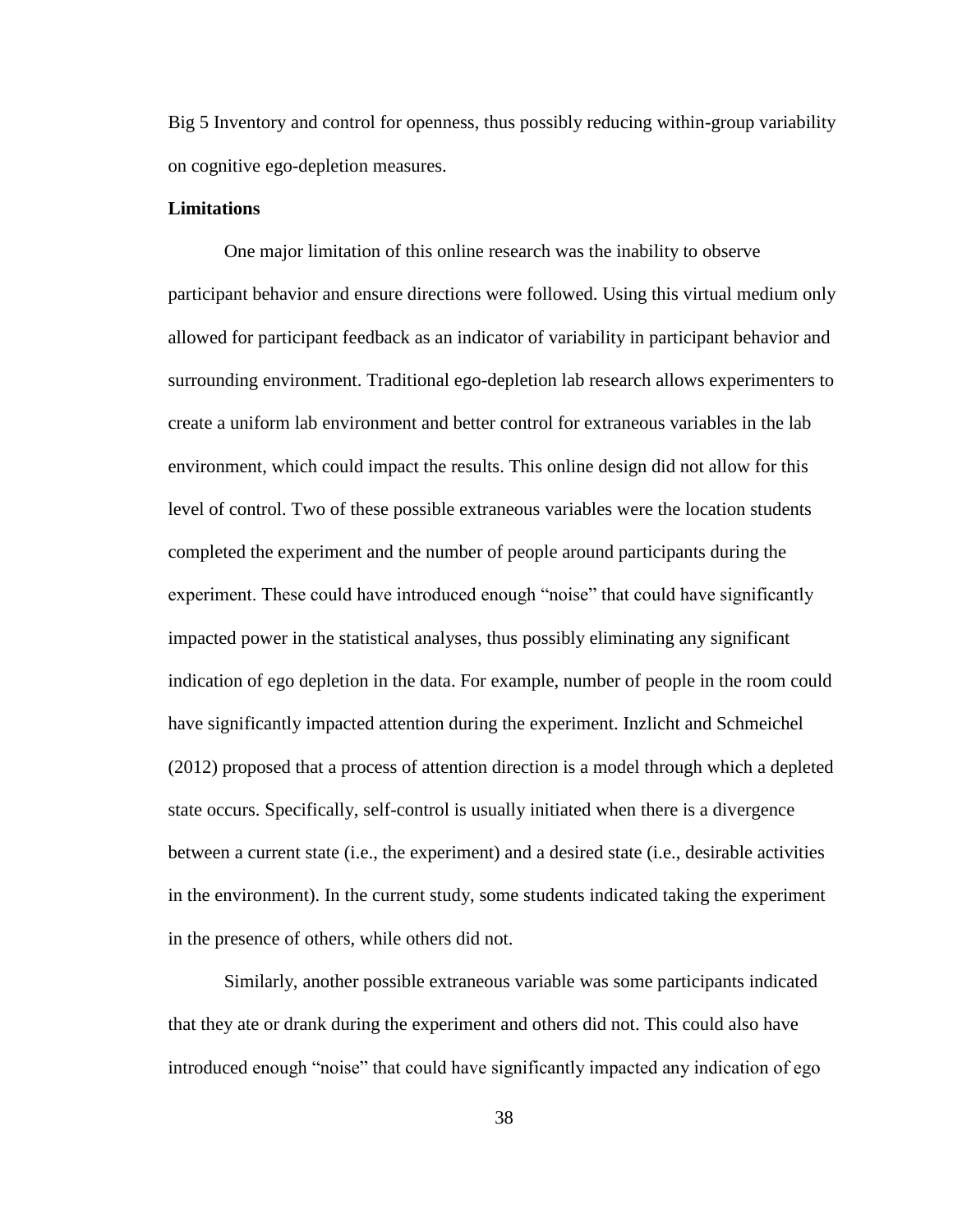depletion in the data. Miller et al. (2012) proposed that acts of self-control do not require a sense of "self." Instead, self-control relies on executive functions that, in turn, rely on glucose for cognitive energy. Replicating past glucose experiments involving humans (Gailliot et al., 2007), Miller et al. demonstrated that glucose consumption in dogs "buffered" against a depleted state when compared to dogs who consumed an artificial alternative. Both experiments demonstrated the buffering effect glucose consumption can have on later depletion measures, in both humans and dogs. Future online ego-depletion research should not allow these extraneous variables to vary. Instead, future research could instruct participants to complete the experiment in a specific environment that is uniform for all and instruct participants to not eat or drink during the experiment.

However, these instructions for future online research do not allow for experimenters to observe participants and confirm compliance. Experimenters are limited to participant unconfirmed compliance and participant feedback. However, research has shown that comparisons of online and traditional research have shown insignificant differences in results (Vazire et al., 2004). Vazire et al. demonstrated that Internet participants scored similar discriminant correlations among the Big Five inventory scales as traditional participants. Nevertheless, the above-mentioned research did not change the fact that asking participants to comply with these restrictions during an online experiment does not allow for observation to confirm compliance.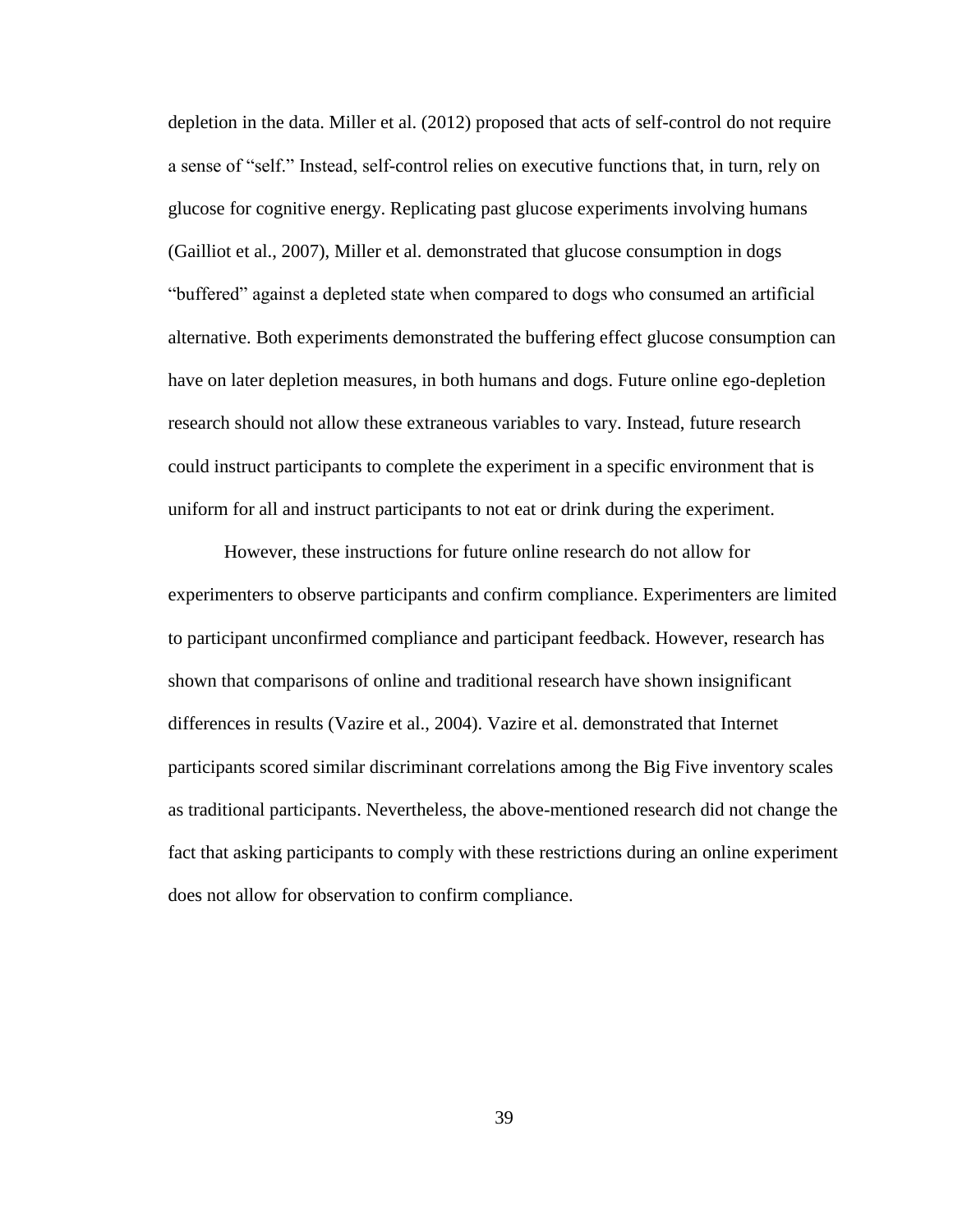#### **REFERENCES**

- Alberts, H. J., Martijn, C., Greb, J., Merckelbach, H., & Vries, N. K. (2007). Carrying on or giving in: The role of automatic processes in overcoming ego-depletion. *British Journal of Social Psychology, 46,* 383-399. doi: 10.1348/014466606X130111
- Alberts, H. J., Martijn, C., Nievelstein, F., Jansen, A., de Vries, N. K. (2008). Distracting the self: Shifting attention prevents ego-depletion. *Self and Identity, 7,* 322-334.
- Baumeister, R. F. (2002). Ego depletion and self-control failure: An energy model of the self's executive function. *Self and Identity, 1,* 129-136.
- Baumeister, R. F., Bataslavsky, E., Muraven, M., & Tice, D. M. (1998). Ego depletion: Is the active self a limited resource. *Journal of Personality and Social Psychology, 74(5),* 1252-1265.
- Benet-Martinez, V., & John, O. P. (1998). *Los Cinco Grandes* across cultures and ethnic groups: Multitrait multimethod analyses of the Big Five in Spanish and English. *Journal of Personality and Social Psychology, 75*, 729-750.
- Dorris, D. C., Power, D. A., & Kenefick, E. (2012). Investigating the effects of ego depletion on physical exercise routines of athletes. *Psychology of Sport and Exercise, 13*, 118-125. doi: 10.1016/j.psychsport.2011.10.0 04
- Fiest, G. J. (1998). A meta-analysis of personality in scientific and artistic creativity. *Personality and Social Psychology Review, 2*(4), 290-309.
- Finkel, E. J. & Campbell, W. K. (2001). Self-control and accommodation in close relationships: An interdependence analysis. *Journal of Personality and Social Psychology, 81(2),* 263-277. doi: 10.1037//0022-3514.81.2.263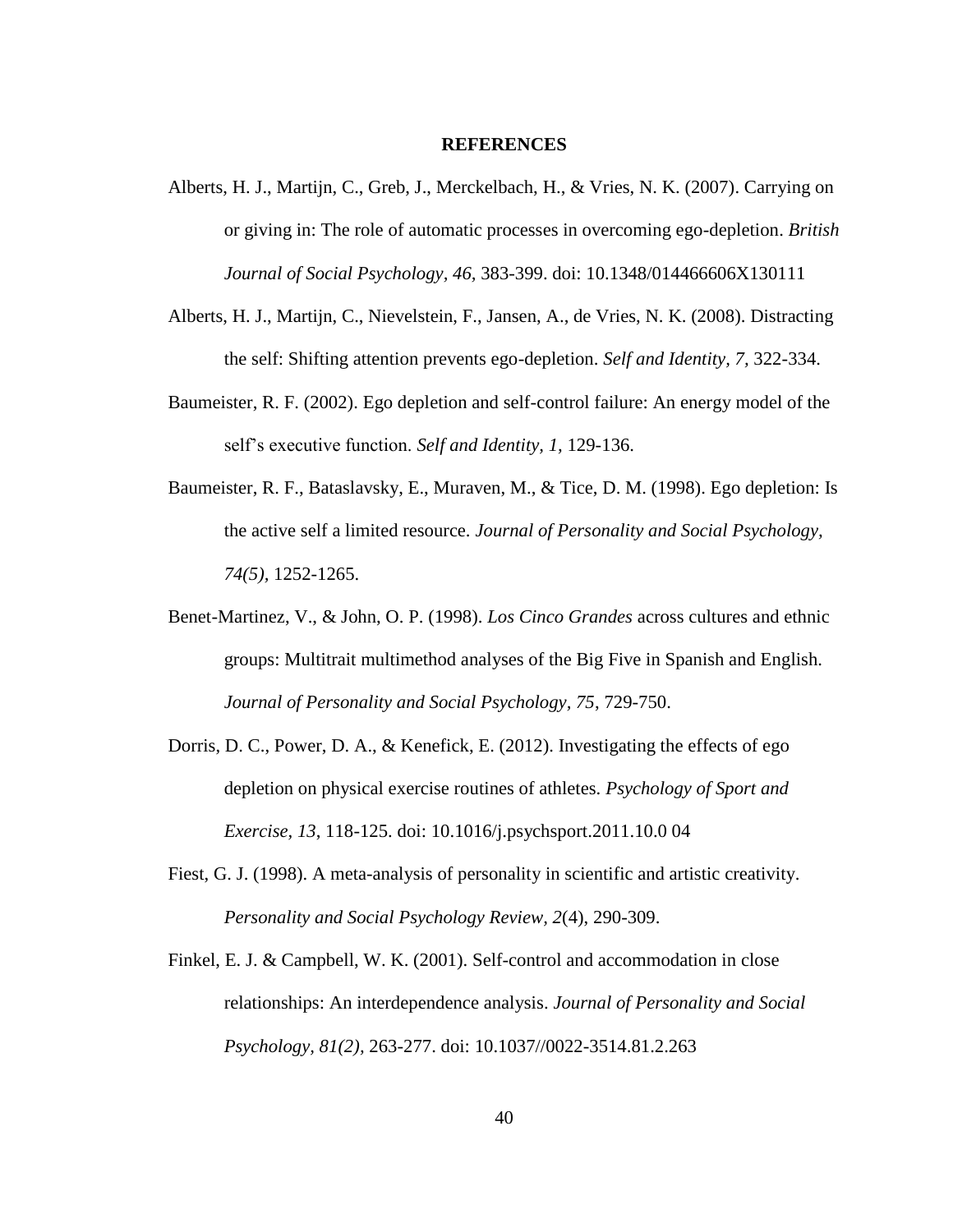- Fischer, P., Greitemeyer, T., & Frey, D. (2007). Ego depletion and positive illusions: Does the construction of positivity require regulatory resources? *Personality and Social Psychology Bulletin, 33,* 1306-1320. doi: 10.1177/0146167207303025
- Gailliot, M. T., Baumeister, R. F., Dewall, C. N., Maner, J. K., Plant, A., Tice, D. M.,…Schmeichel, B. J. (2007). Self-control relies on glucose as a limited energy source: Willpower is more than a metaphor. *Journal of Personality and Social Psychology, 92*(2), 2007. doi: 10.1037/0022-3514.92.2.325
- Gosling, S. D., Vazire, S., Srivastava, S., & John, O. P (2004). Should we trust webbased studies: A comparative analysis of six preconceptions about internet questionaires. *American Psychologist, 59*(2), 93-104. doi: 10.1037/0003- 066X.59.2.93
- John, O. P., Donahue, E. M., & Kentle, R. L. (1991). *The Big Five Inventory--Versions 4a and 54.* Berkeley, CA: University of California, Berkeley, Institute of Personality and Social Research.
- John, O. P., Naumann, L. P., & Soto, C. J. (2008). Paradigm Shift to the Integrative Big-Five Trait Taxonomy: History, Measurement, and Conceptual Issues. In O. P. John, R. W. Robins, & L. A. Pervin (Eds.), *Handbook of personality: Theory and research* (pp. 114-158). New York, NY: Guilford Press.
- Inzlicht, M. & Schmeichel, B. J. (2012). What is ego depletion? Toward a mechanistic revision of the resource model of self-control. *Perspectives on Psychological Science, 7*(5), 450-463. doi: 10.177/1745691612454134
- Martijn, C., Alberts, H. J., Merckelbach, H., Havermans, R., Huijts, A., & Vries, N. K. (2007). Overcoming ego depletion: The influence of exemplar priming on self-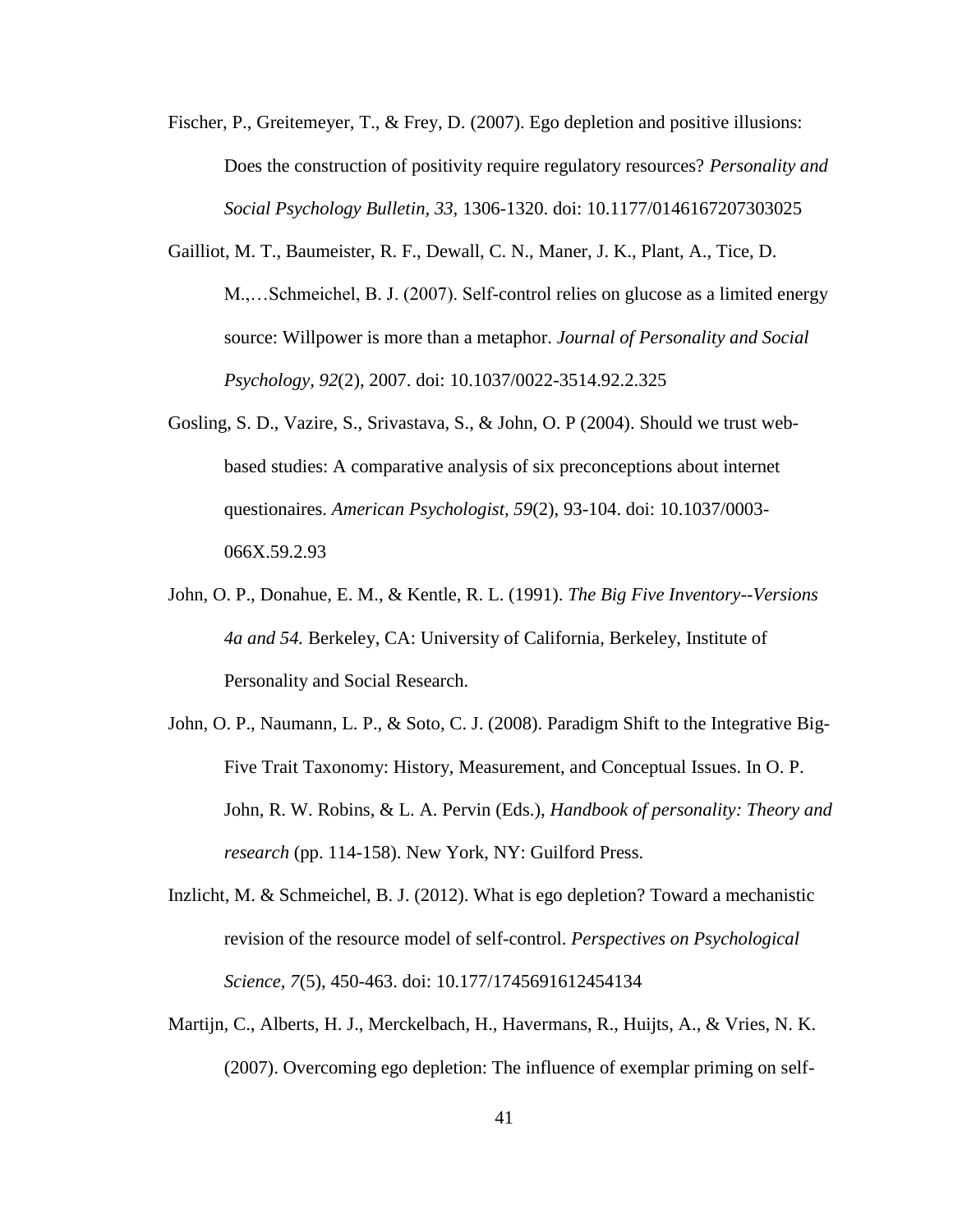control performance. *European Journal of Social Psychology, 37,* 231-238. doi: 10.1002/ejsp.350

Mayer, J. D. & Gaschke, Y. N. (1988). The experience and meta-experience of mood. *Journal of Personality and Social Psychology, 55*(1), 102-111.

Miller, H. C., Pattison, K. F., DeWall, C. N., Rayburn-Reeves, R., & Zentall, T. R. (2012). Self-control without a "self"? Common self-control processes in humans and dogs. *Psychological Science, 21*(4), 534-538. doi:

10.1177/0956797610364968

- Mitchell, M. L. & Jolley, J. M. (2010). *Research Design Explained* (7<sup>th</sup> ed.). Belmonth, CA: Wadsworth Cengage Learning.
- Molden, D. C., Hui, C. M., Scholer, A. A., Meier, B. P., Noreen, E. E., D'Agostino, P. R., & Martin, V. (2012). Motivational versus metabolic effects of carbohydrates on self-control. *Psychological Science, 23*(10), 1137-1144. doi: 10.1177/0956797612439069
- Moller, A. C., Deci, E. L., & Ryan, R. M. (2007). Choice and ego depletion: The moderating role of autonomy. *Personality and Social Psychology, 32*(8), 1024- 1036. doi: 10.1177/0146167206288008
- Perdue, B. C. & Summers, J. O. (1986). Checking the success of manipulations in marketing experiments. *Journal of Marketing Research, 23*, 317-326.
- Ryan, R. M. (1982). Control and information in the intrapersonal sphere: An extension of cognitive evaluation theory. *Journal of Personality and Social Psychology, 43*(3), 450-461.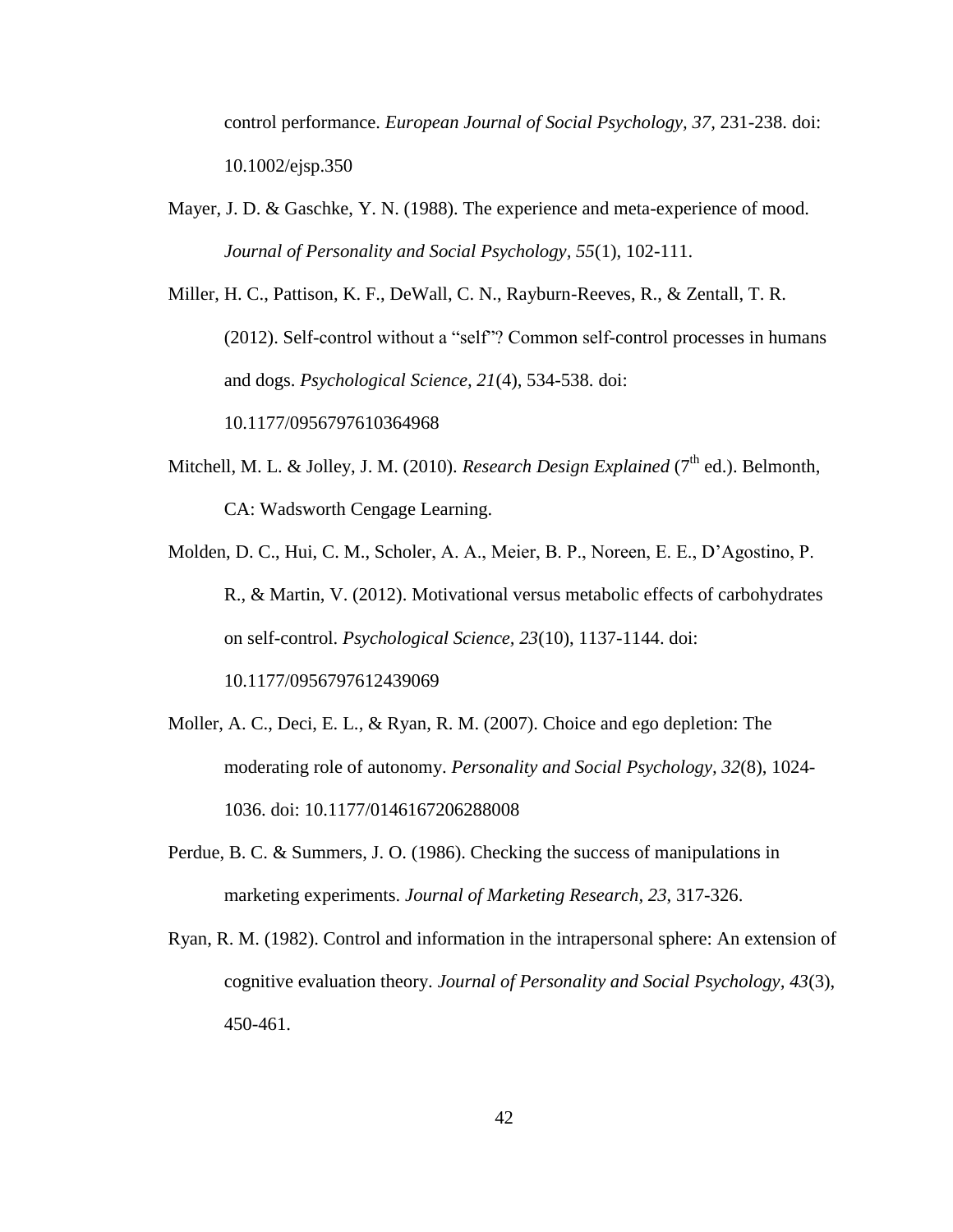- Schmeichel, B. J. (2006). *Ego depletion, working memory, and the executive function of the self.* Unpublished doctoral dissertation, Florida State University, Tallahassee, FL.
- Schmeichel, B. J. ( 2007). Attention control, memory updating, and emotion regulation temporarily reduce the capacity for executive control. *Journal of Experimental Psychology: General, 136(*2*),* 241-255. doi: 10.1037/0096-3445.136.2.241
- Schmeichel, B. J. & Vohs, K. (2009). Self-affirmation and self-control: Affirming core values counteracts ego depletion. *Journal of Personality and Social Psychology, 96*(4), 770-782. doi: 10.1037/a0014635
- Srivastava, S., John, O. P., Gosling, S. D., & Potter, J. (2003). Development of Personality in early and middle adulthood: Set like plaster or persistent change? *Journal of Personality and Social Psychology, 84*(5), 1041-1053. doi: 10.1037/0022-3514.84.5.1041
- Stucke, T. S. & Baumeister, R. F. (2006) Ego depletion and aggressive behavior: Is the inhibition of aggression a limited resource? *European Journal of Social Psychology, 36,* 1-13. doi: 10.1002/ejsp.285
- Unger, A., Stahlberg, D. (2011). Ego depletion and risk behavior: Too exhausted to take a risk. *Social Psychology, 42(1),* 28-38. doi: 10.1027/1864-9335/a000040

Wilson, J. H. (2005). *Essential Statistics*. Upper Saddle River, NJ: Person Publishing.

Yarrow, K., Brown, P., & Krakauer, J. W. (2009). Inside the brain of an athlete: The neural processes that support high achievement in sports. *Neuroscience, 10,* 585- 596. doi: 10.1038/nrn2672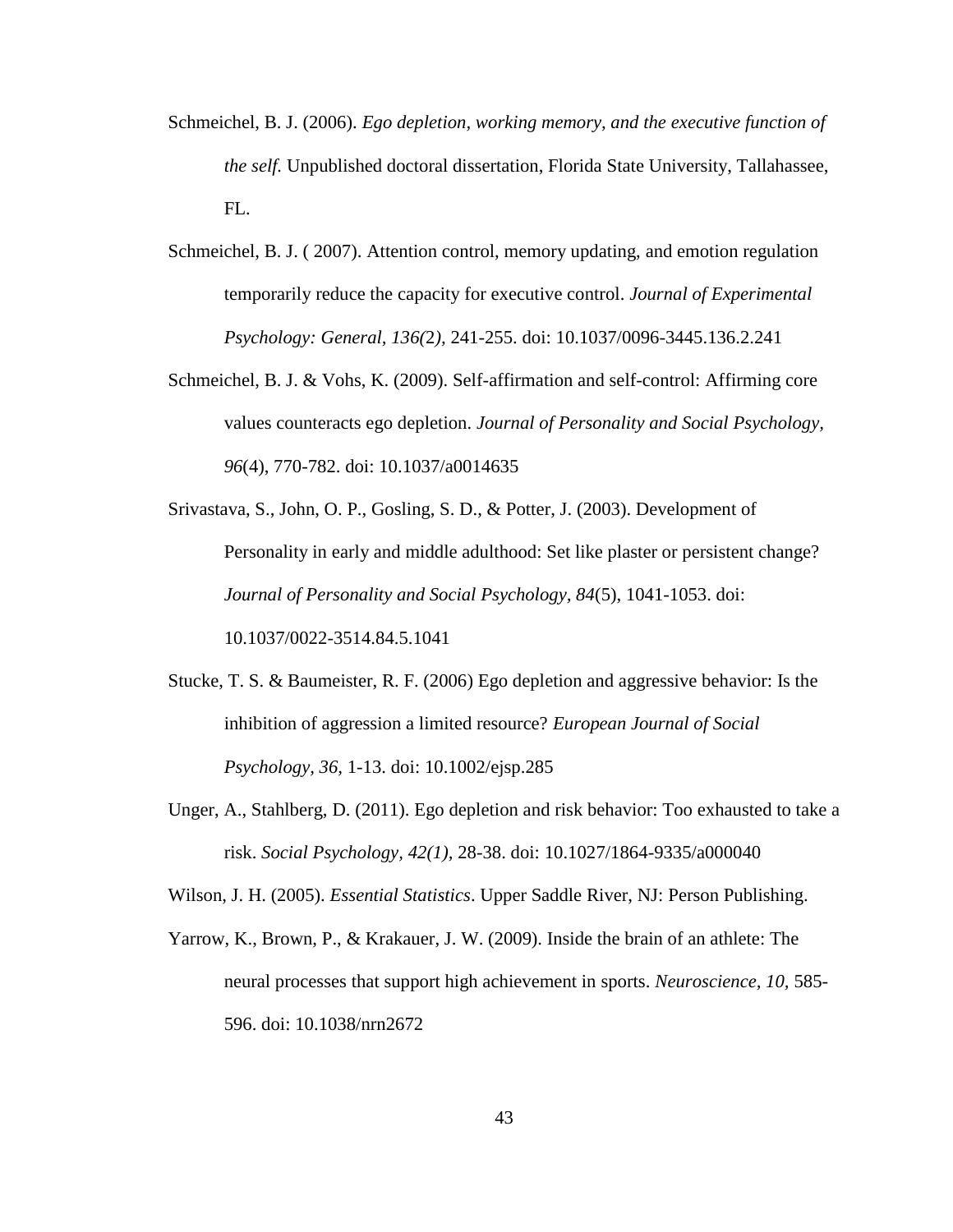### APPENDIX A

|               | Definitely<br>do not<br>feel | Do<br>not<br>feel | feel | Slightly Definitely<br>feel |
|---------------|------------------------------|-------------------|------|-----------------------------|
| Lively        | 0                            | 0                 | 0    | 0                           |
| Happy         | 0                            | ⊙                 | ⊙    | 0                           |
| Sad           | 0                            | ⊙                 | ⊙    | 0                           |
| <b>Tired</b>  | 0                            | ⊙                 | ⊙    | 0                           |
| Caring        | 0                            | ⊙                 | 0    | 0                           |
| Content       | ⊙                            | ⊙                 | ⊙    | ⊙                           |
| Gloomy        | 0                            | 0                 | ⊙    | 0                           |
| Jittery       | ⊙                            | ⊙                 | ∩    | ∩                           |
|               |                              |                   |      |                             |
|               | Definitely<br>do not<br>feel | Do<br>not<br>feel | feel | Slightly Definitely<br>feel |
| <b>Drowsy</b> | ⊙                            | ⊙                 | ⊙    | ⊙                           |
| Grouchy       | ⊙                            | ⊙                 | ⊙    | ⊙                           |
| Peppy         | 0                            | 0                 | ⊙    | 0                           |
| Nervous       | ⊙                            | ⊙                 | ⊙    | 0                           |
| Calm          | 0                            | ⊙                 | ⊙    | 0                           |
| Loving        | ⊙                            | ⊙                 | ∩    | 0                           |
| Fed up        | ⊙                            | ⊙                 | ⊙    | ⊙                           |

### THE BRIEF INTROSPECTION MOOD SCALE (BRIM)